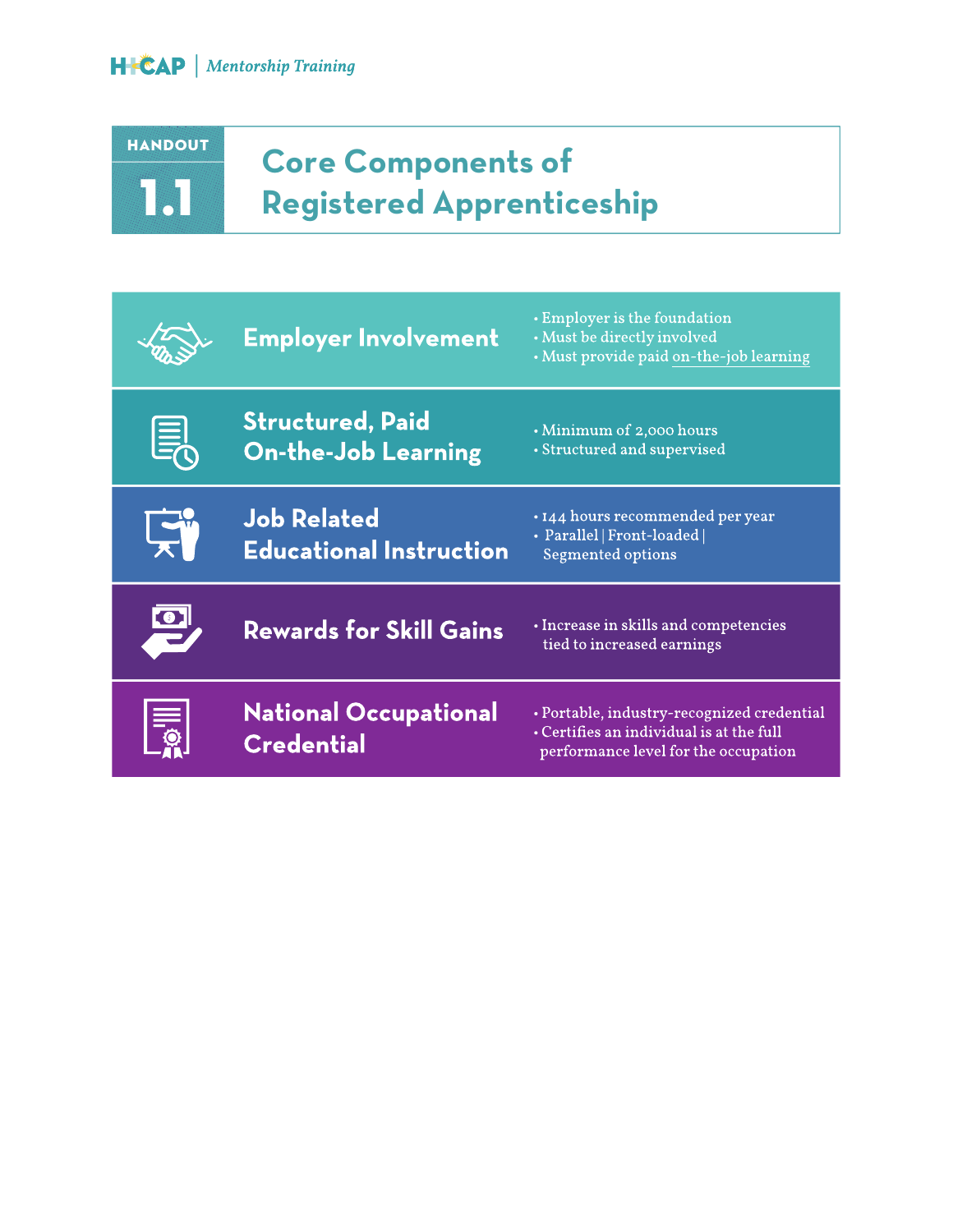**HANDOUT** 

 $2.1$ 

### The Story of Apprenticeship in my Department

#### 1. Related Technical Instruction: Who provides it for your program?

2. On-the-Job Learning: How does that happen in your program?

#### 3. Mentorship support: Who are the Mentors and what are their titles?

#### 4. Supervisory support

#### 5. Type of Apprenticeship: Which do I have and how do I know?

| □ Competency  |  |
|---------------|--|
| $\Box$ Hybrid |  |
| □ Time-Based  |  |

#### 6. How is this different from past models of training?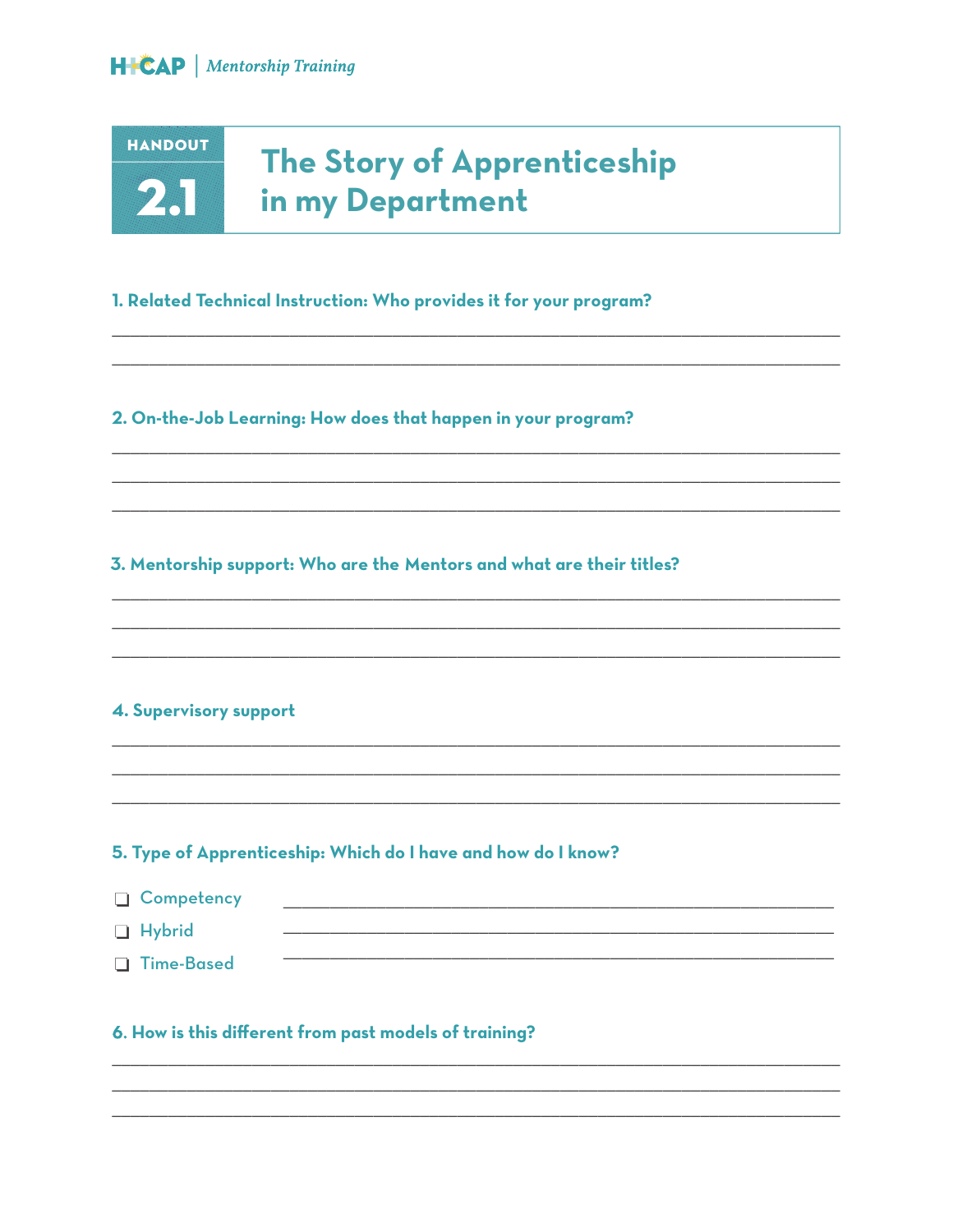#### **HANDOUT**



### **Collaborative Teamwork Scenario**

#### **Being a "Team Player"**

- Everyone on the team is valued
- All team members have something important to contribute
- Support each other; step in and help if someone needs help
- Listen to each other and respect each other
- All members share a common goal

#### **What Do Successful Teams Do?**

- Problem-solving Communication
- Shared Goals
- Shared Knowledge
- Frequent Communication
- Timely Communication
- Accurate Communication
- Mutual Respect



#### **Break into groups of 5 and discuss the following scenario:**

*The clinic has been swamped with patients today. The supervisor is anxious about the number of*  patients in the waiting room and needs more staff *on intake and blood work. If she can get some of the newer apprentices on these 2 tasks, she thinks she*  can move the patients through more effectively.

*The apprentices are new and not very experienced at these tasks. They are afraid they might be poorly evaluated by their supervisor if they can't perform these tasks well.*

*The mentor knows the new apprentices can't handle these tasks independently, but they might be successful if they had a mentor with them. This would be a good opportunity to provide some coaching and instruction for the apprentices but it would mean moving a mentor or 2 from their regularly assigned duties to work with the apprentices.*

#### **Scenario Discussion:**

#### 1. What are the problems?

2. How can the Supervisor and the Mentor work as a team to find an acceptable (even if not a perfect) solution to this problem?

3. How can the apprentices be brought into the team in a way that supports their development?

4. How do you as leaders and Mentors see this team based approach to problem solving working in your setting?

- Does it work in all settings?
- If this culture doesn't already exist, how can you get there?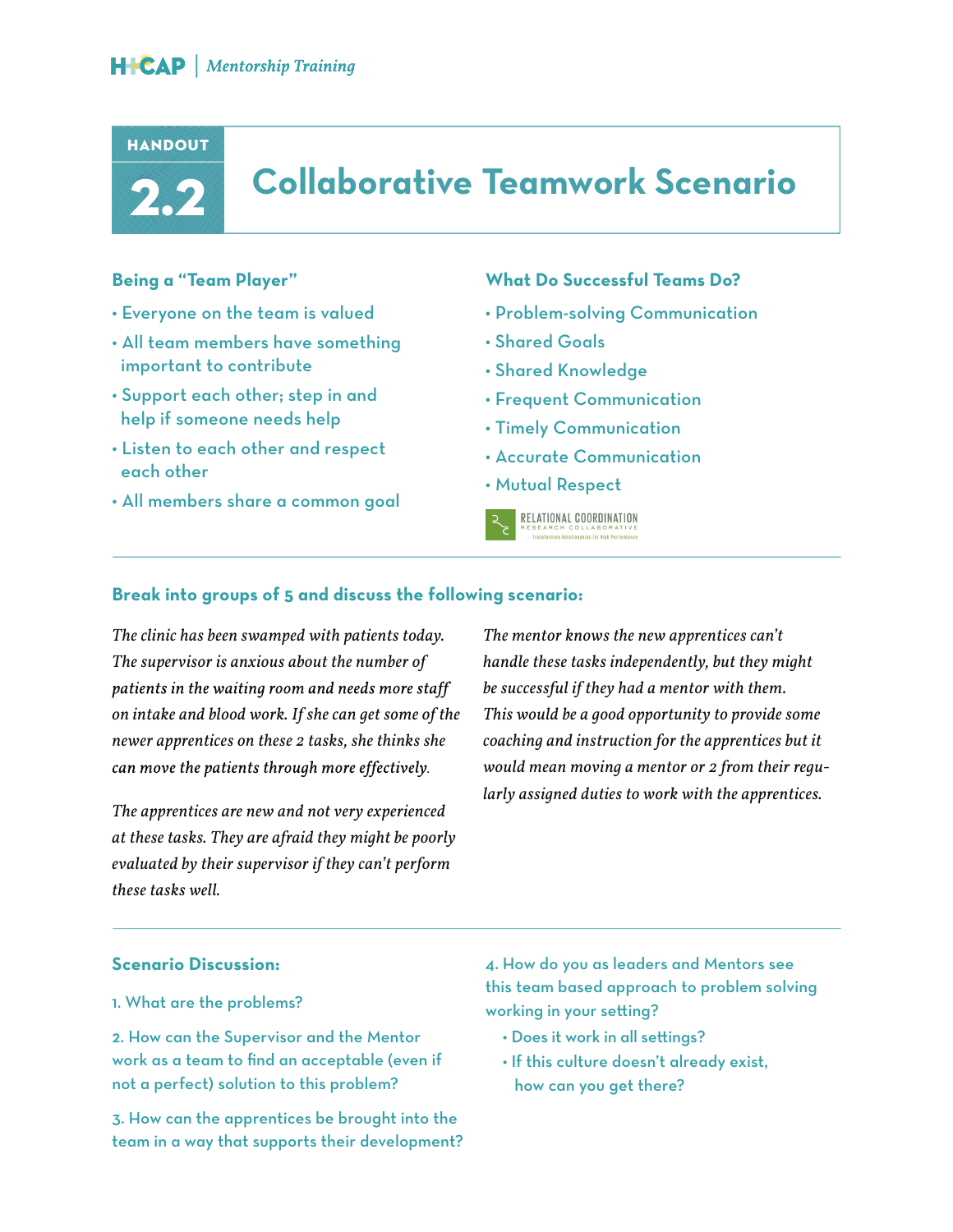

### **Learning Style Questionnaire**

The modality (learning channel preference) questionnaire reproduced here is by O'Brien (1985). To complete, read each sentence carefully and consider if it applies to you.

On the line in front of each statement, indicate how often the sentence applies to you, **according to the chart below. Please respond to all questions.**

| Never applies to me | Sometimes applies to me | Often applies to me |
|---------------------|-------------------------|---------------------|

#### **Section One**

- 1. \_\_\_\_\_\_ I enjoy doodling and even my notes have lots of pictures and arrows in them.
- 2. \_\_ I remember something better if I write it down.
- 3. \_\_\_\_\_\_ I get lost or am late if someone tells me how to get to a new place, and I don't write down the directions.
- 4. \_\_\_\_\_\_ When trying to remember someone's telephone number, or something new like that, it helps me to get a picture of it in my mind.
- 5. \_\_\_\_\_\_ If I am taking a test, I can "see" the textbook page and where the answer is located.
- 6. \_\_\_\_\_\_ It helps me to look at the person while listening; it keeps me focused.
- 7. \_\_\_\_\_\_ Using flashcards helps me to retain material for tests.
- 8. \_\_\_\_\_ It's hard for me to understand what a person is saying when there are people talking or music playing.
- 9. \_\_\_\_\_\_ It's hard for me to understand a joke when someone tells me.
- 10. \_\_\_\_ It is better for me to get work done in a quiet place.

**Total:** \_\_\_\_\_\_\_\_\_\_\_\_\_\_\_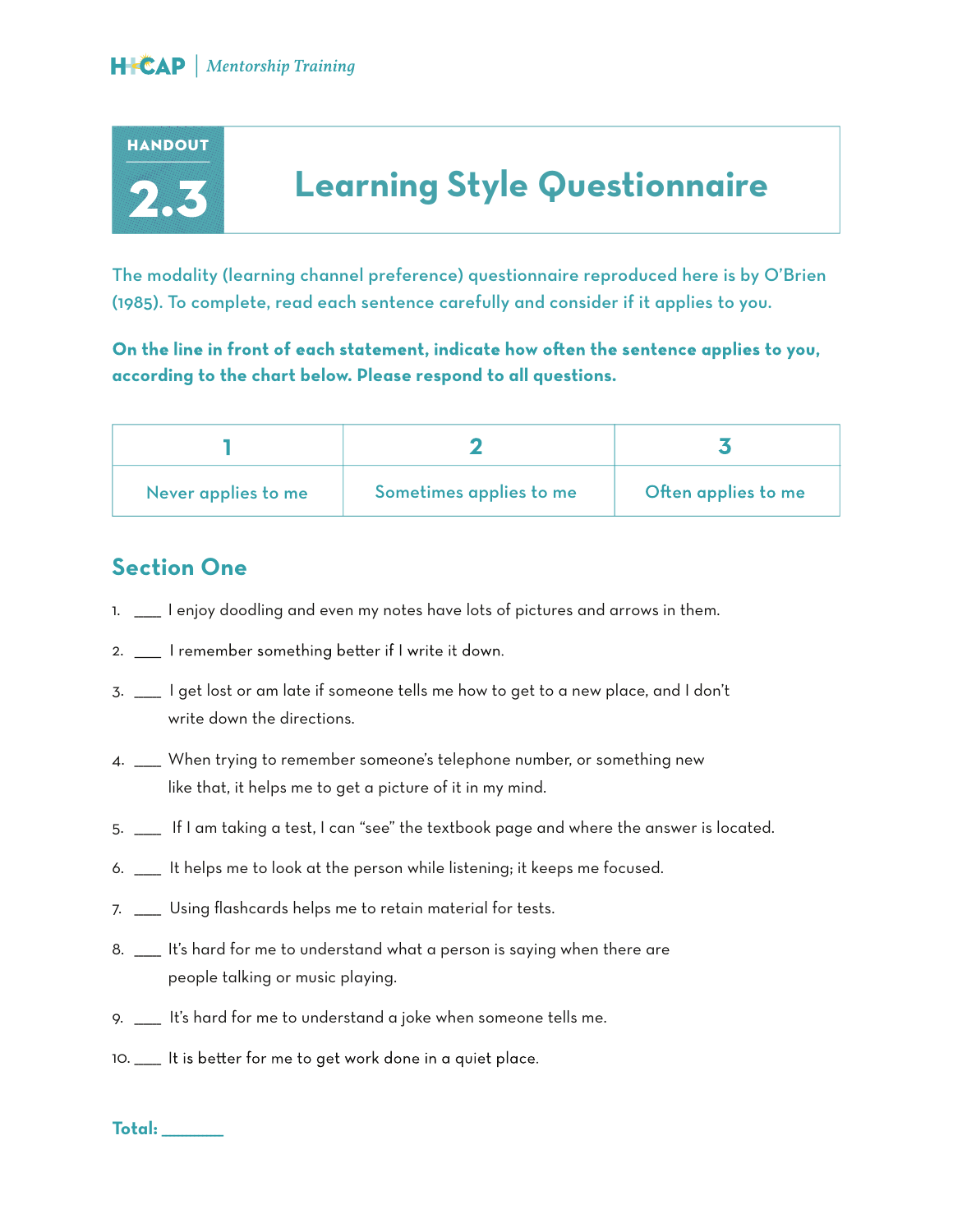#### **Section Two**

- 1. \_\_ My written work doesn't look neat to me. My papers have crossed-out words and erasures.
- 2. \_\_\_\_\_ It helps to use my finger as a pointer when reading to keep my place.
- 3. \_\_\_\_ Papers with very small print, blotchy dittos or poor copies are tough on me.
- 4. \_\_\_\_\_ I understand how to do something if someone tells me, rather than having to read the same thing to myself.
- 5. \_\_\_\_\_ I remember things that I hear, rather than things that I see or read.
- 6. \_\_\_\_\_ Writing is tiring. I press down too hard with my pen or pencil.
- 7. \_\_\_\_\_ My eyes get tired fast, even though the eye doctor says that my eyes are ok.
- 8. \_\_\_ When I read, I mix up words that look alike, such as "them" and "then," "bad" and "dad."
- 9. \_\_\_\_\_ It's hard for me to read other people's handwriting.
- 10. \_\_\_\_\_ If I had the choice to learn new information through a lecture or textbook, I would choose to hear it rather than read it.

**Total:** \_\_\_\_\_\_\_\_\_\_\_\_\_\_\_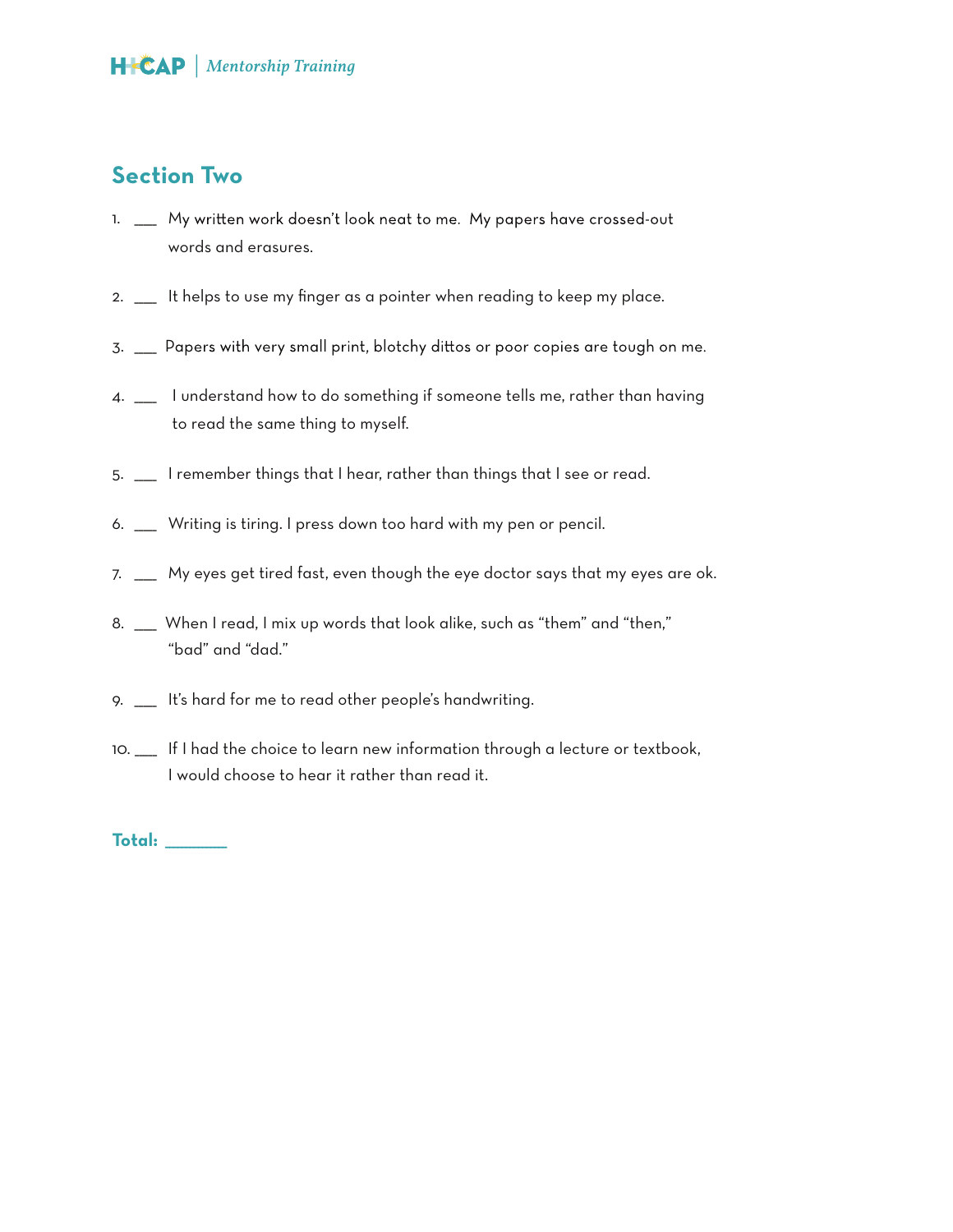#### **Section Three**

- 1. \_\_\_\_ I don't like to read directions; I'd rather just start doing.
- 2. \_\_\_\_\_ I learn best when I am shown how to do something, and I have the opportunity to do it.
- 3. \_\_\_\_\_ Studying at a desk is not for me.
- 4. \_\_\_\_\_ I tend to solve problems through a more trial-and-error approach, rather than from a step-by-step method.
- 5. \_\_\_\_\_ Before I follow directions, it helps me to see someone else do it first.
- 6. \_\_\_\_\_ I find myself needing frequent breaks while studying.
- 7. \_\_\_\_\_ I am not skilled in giving verbal explanations or directions.
- 8. \_\_\_\_\_ I do not become easily lost, even in strange surroundings.
- 9. \_\_\_\_ I think better when I have the freedom to move around.
- 10. \_\_\_\_\_ When I can't think of a specific word, I'll use my hands a lot and call something a "what-cha-ma-call-it" or a "thing-a-ma-jig."

**Total:** \_\_\_\_\_\_\_\_\_\_\_\_\_\_\_

#### **Scoring**

Now, add up the scores for each of the three sections and record below. The maximum score in any section is 30 and the minimum score is 10. Note the preference next to each section.

Section One Score: \_\_\_\_\_\_\_\_\_\_\_\_ (Visual) Section Two Score: \_\_\_\_\_\_\_\_\_\_\_\_\_ (Auditory)

Section Three Score: \_\_\_\_\_\_\_\_\_\_\_\_\_\_\_\_\_\_\_ (Kinesthetic)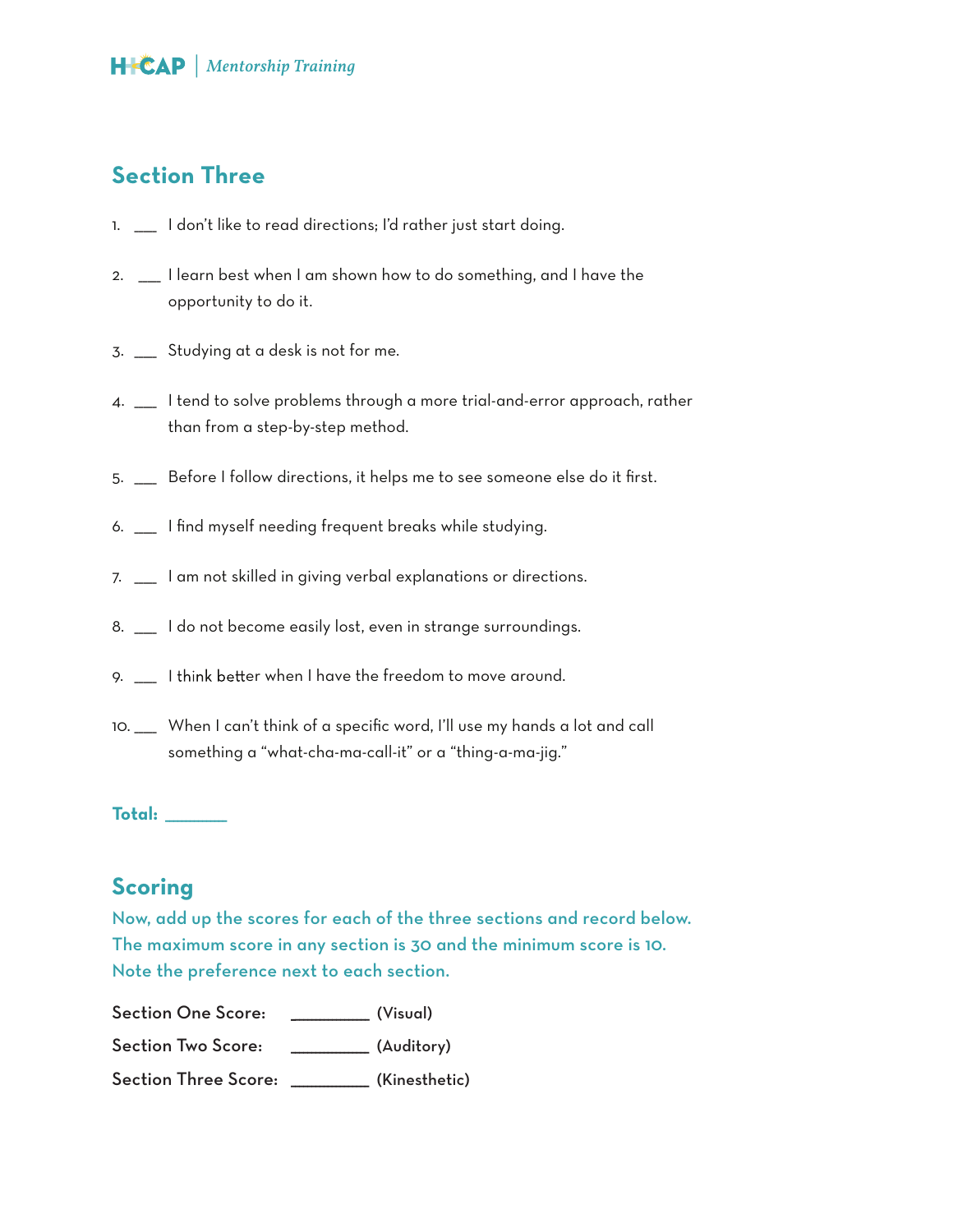### HANDOUT **31**

#### *Mentorship Training* **Evaluating The Learning Style Questionnaire**

The modality type with the highest score indicates your preferred learning channel. The higher the score, the stronger the preference. If you have relatively high scores in two or more sections, you probably have more than one strength. If the scores in the sections are roughly

equal, you probably do not have a preferred learning channel; you are a multi-sensory learner. The following table summarizes the observable characteristic indicative of the three learning styles. It provides an informal means of assessing

| <b>Modality</b>                             | <b>Visual</b>                                                                                                  | <b>Auditory</b>                                                                                                      | Kinesthetic (Hands-on)                                                                                  |
|---------------------------------------------|----------------------------------------------------------------------------------------------------------------|----------------------------------------------------------------------------------------------------------------------|---------------------------------------------------------------------------------------------------------|
| <b>Preferred</b><br><b>Learning Style</b>   | Learns by seeing or watching<br>demonstrations                                                                 | Learns through verbal instructions<br>from self or others.                                                           | Learns by doing and direct involvement.                                                                 |
| <b>Spelling</b>                             | Recognizes words by sight; relies<br>on configurations of words.                                               | Uses a phonics approach has<br>auditory word attack skills.                                                          | Often is a poor speller; writes words to<br>determine if they "feel" right.                             |
| <b>Reading</b>                              | Likes description; sometimes stops<br>reading to stare into space and imagine<br>scene; intense concentration. | Enjoys dialogue and plays; avoids lengthy<br>descriptions; unaware of illustrations;<br>moves lips or sub-vocalizes. | Prefers stories where action occurs early;<br>fidgets while reading; not an avid reader.                |
| <b>Handwriting</b>                          | Tends to be a good, particularly when<br>young; spacing and size are good;<br>appearance is important.         | Has more difficulty learning in initial<br>stages; tends to write lightly.                                           | Good initially, but deteriorates when space<br>becomes smaller; pushes harder on writing<br>instrument. |
| <b>Memory</b>                               | Remember faces, but forgets names;<br>writes things down; takes notes.                                         | Remembers names, but forgets faces; re-<br>members by auditory repetition.                                           | Remembers best what was done, but not<br>what was seen or talked about.                                 |
| <b>Imagery</b>                              | Vivid imagination; thinks in pictures;<br>visualizes in detail.                                                | Sub-vocalizes; imagines things in sounds;<br>details are less important.                                             | Imagery not important; images that do<br>occur are accompanied by movement.                             |
| <b>Distractability</b>                      | Unaware of sounds; distracted by<br>movement.                                                                  | Easily distracted by sounds.                                                                                         | Not attentive to visual or auditory presen-<br>tation so may seem distracted.                           |
| <b>Problem Solving</b>                      | Deliberate; plans in advance; organizes<br>thoughts by writing them; lists problems.                           | Talks problems out; tries solutions<br>verbally or sub-vocally; talks self through<br>problems.                      | Attacks problem physically; impulsive;<br>often selects solution involving greatest<br>activity.        |
| <b>Response To Periods</b><br>of Inactivity | Stares or doodles; finds something.                                                                            | Hums, talks to self, or talks to others.                                                                             | Fidgets or finds reasons to move.                                                                       |
| <b>Response To</b><br><b>New Situations</b> | Looks around or examines structure.                                                                            | Talks about situation; discusses pros<br>and cons of what to do.                                                     | Tries things out; touches, feels or<br>manipulates.                                                     |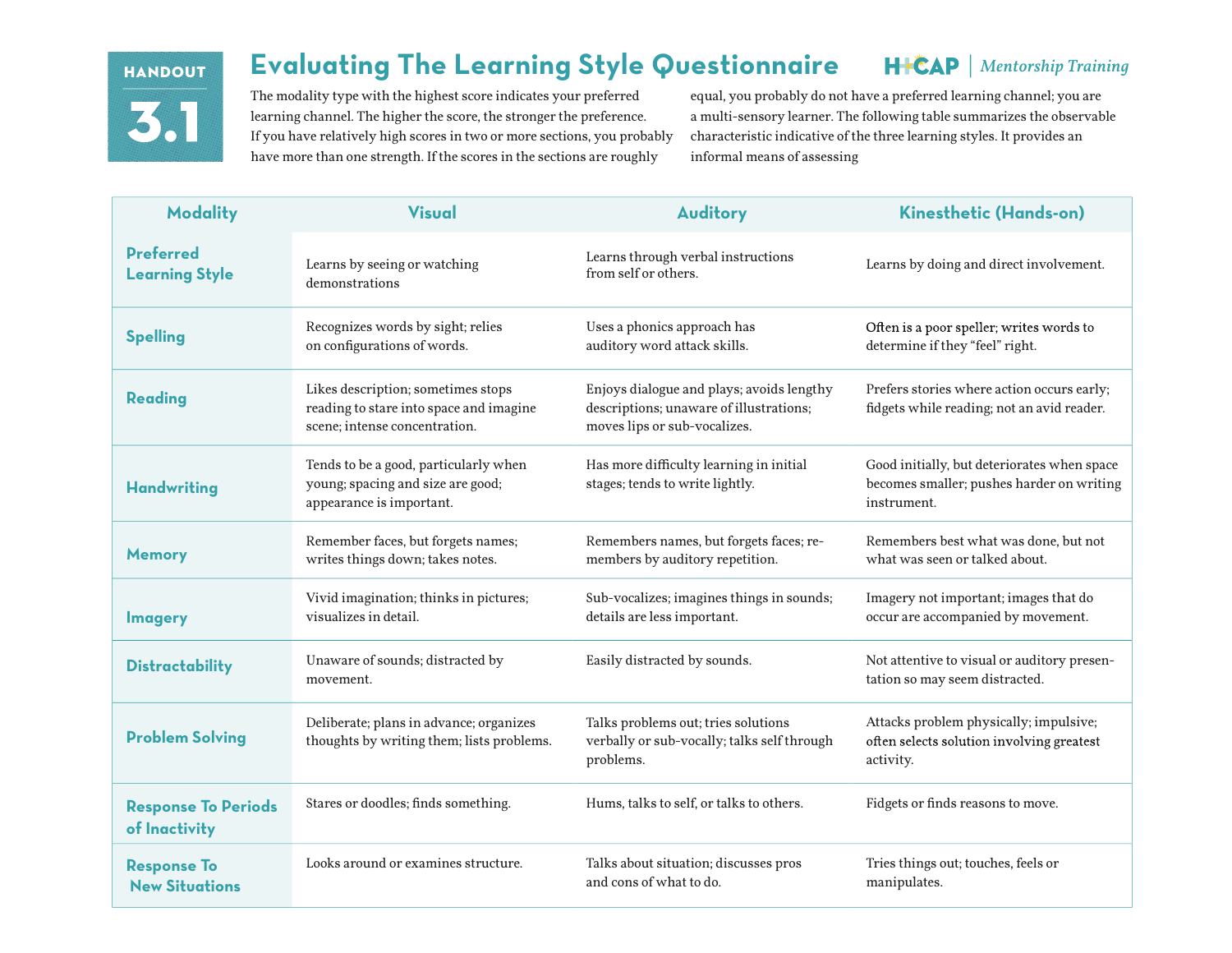

### **The Most Common Form of Learning Disability: Dyslexia**

#### **What Is Dyslexia?**

Reading is complex. It requires our brains to connect letters to sounds, put those sounds in the right order, and pull the words together into sentences and paragraphs we can read and comprehend.

People with dyslexia have trouble matching the letters they see on the page with the sounds those letters and combinations of letters make. And when they have trouble with that step, all the other steps are harder.

Dyslexic children and adults struggle to read fluently, spell words correctly and learn a second language, among other challenges. But these difficulties have no connection to their overall intelligence. In fact, dyslexia is an unexpected difficulty in reading in an individual who has the intelligence to be a much better reader. While people with dyslexia are slow readers, they often, paradoxically, are very fast and creative thinkers with strong reasoning abilities.

Dyslexia is also very common, affecting 20 percent of the population and representing 80– 90 percent of all those with learning disabilities. Scientific research shows differences in brain connectivity between dyslexic and typical reading children, providing a neurological basis for why reading fluently is a struggle for those with dyslexia.

Dyslexia can't be "cured" – it is lifelong. But with the right supports, dyslexic individuals can become highly successful students and adults.

Quoted from: http://dyslexia.yale.edu/ dyslexia/what-is-dyslexia/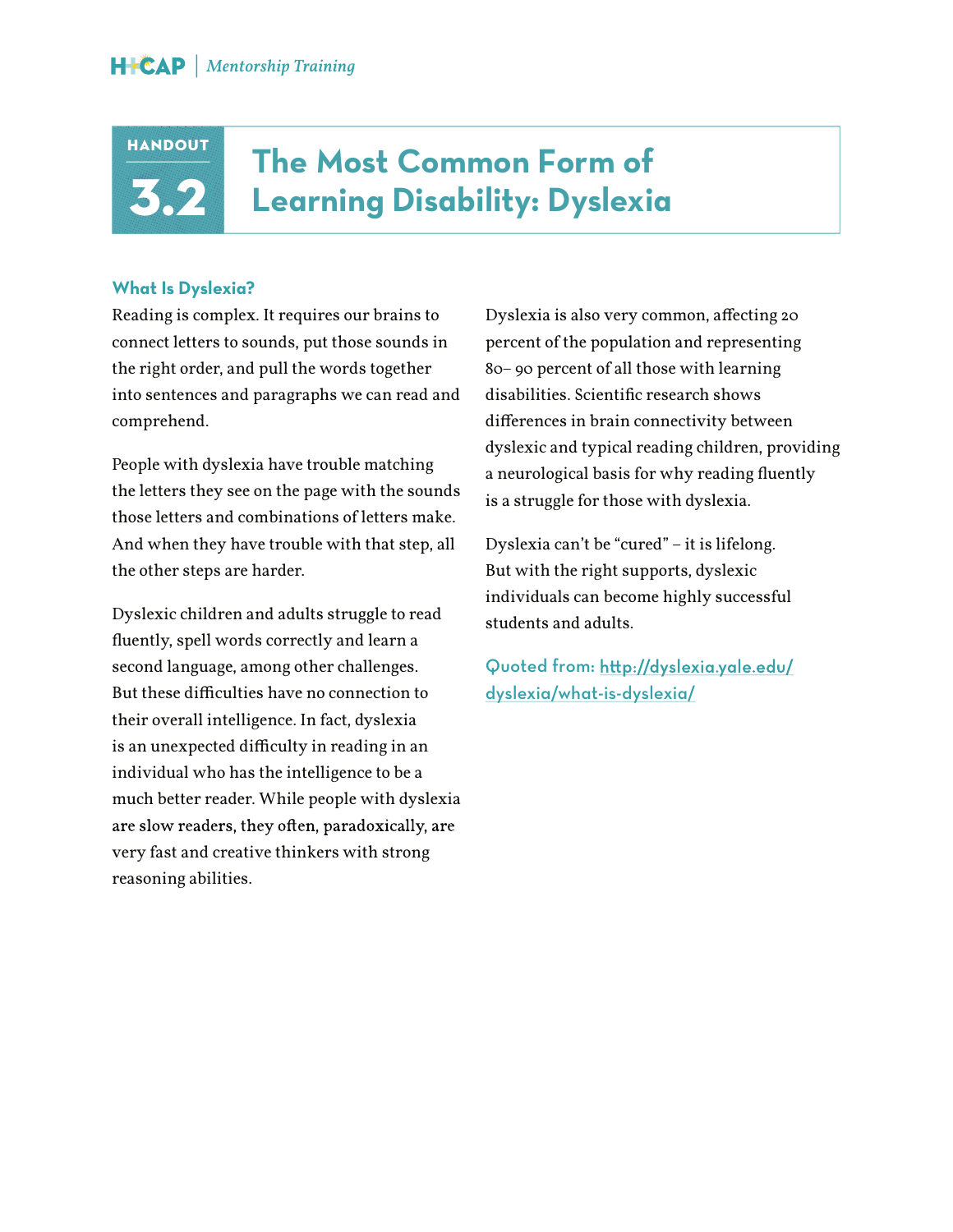

#### **A "Collaborative" Approach**

- Ask them questions
- Find out what they know
- (people hate to be told what they already know)
- Find out who they are
- Assist in moving forward in the process
- Utilize the formative assessment (will be discussed later in the session)
- Find out how much they are willing and able to do
- Use a strength-based approach

#### **Strength-Based vs. Deficit-Based Approach**

#### *Deficit-Based Approach*

- Labeling and therefore, limiting of options
- Obscuring the recognition of a person's unique capabilities and strengths
- Focusing on the "cant's" as opposed to the "cans"
- Ignoring the impact of a mentee's life situations
- Prescribed programming, as opposed to individualized

http://www.ayscbc.org/Principles%20of%20Strength-2.pdf

#### *Strength-Based Approach*

- Focus on trusting and workable relationships
- Empowering people to take a lead in their own apprenticeship process
- Working in collaborative ways on mutually agreed upon goals
- Drawing upon the personal resources of motivation and hope
- Creating sustainable change through learning and experiential growth

http://www.ayscbc.org/Principles%20of%20Strength-2.pdf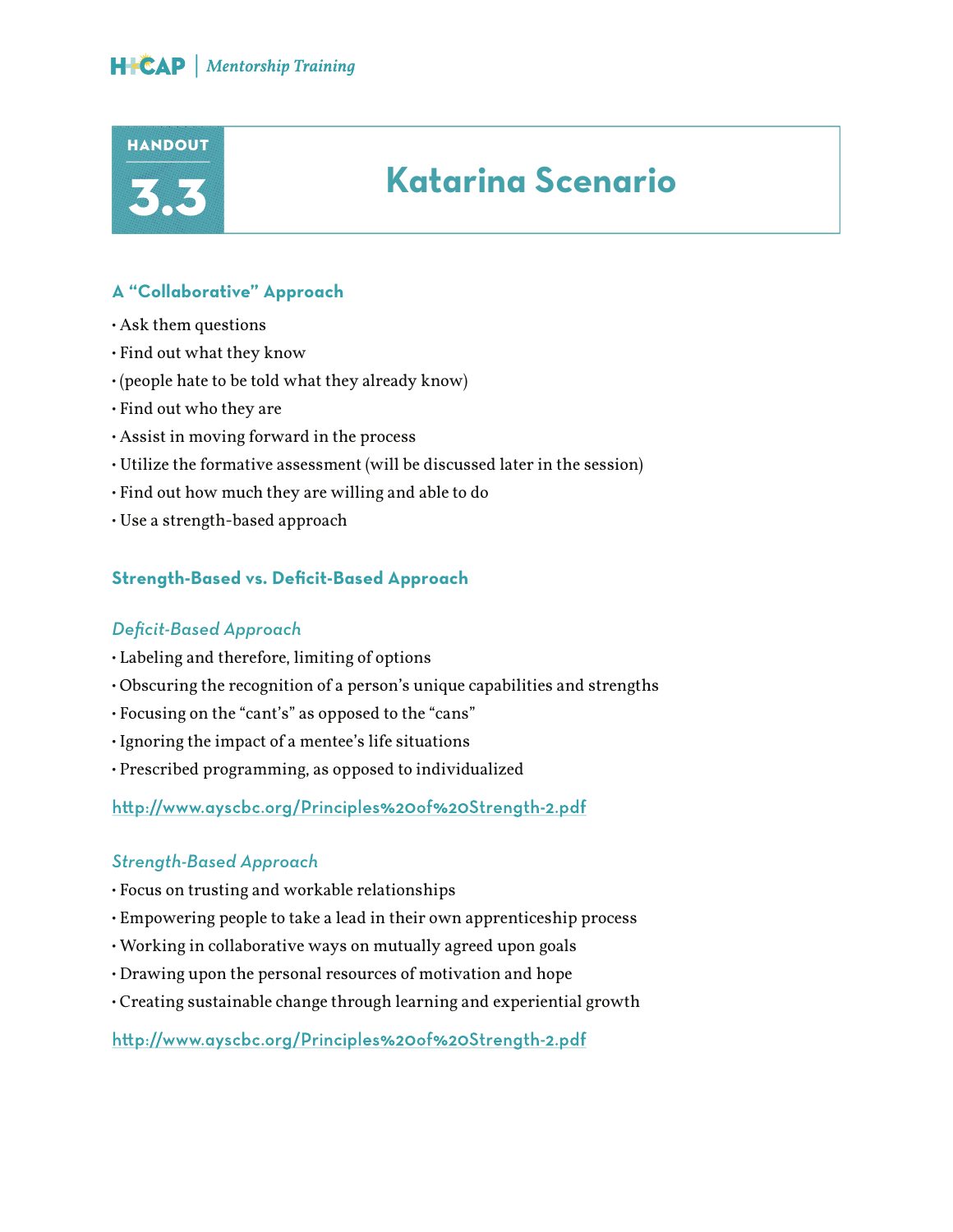### **Applying Approaches: Katarina Scenario**

#### **Working in Small Groups**

**HANDOUT** 

3.

*1. Have a brief discussion about the different approaches*

Collaborative, deficit-based and strength-based. What does it mean to you? What can you do as a Mentor to utilize these approaches?

#### *2. Read over the following scenario with your group:*

• Katarina is having a difficult time and making things difficult for you as her *mentor – she consistently returns late from lunch and is having trouble building relationships with her team.*

*• You are annoyed*

*• You realize that Katarina is having trouble finding childcare on the nights she has to go to class and that her mother has taken ill*

*• Given all of these stresses, Katarina has never missed a class and you know she is an active class participant.*

#### *3. Discuss the following questions, and be prepared to share your answers with the entire class:*

a. Thinking of the collaborative approach and of strength-based practice, how would you approach your mentoring role? i. What, in particular, can you do to demonstrate a strength-based approach?

b. How are you going to deal with your feelings towards Katarina, while maintaining this approach?

c. What kinds of things do you have to do to address her lateness and inter personal issues at work?

d. What type of coaching might be helpful to her?

e. Are there supports that you might recommend?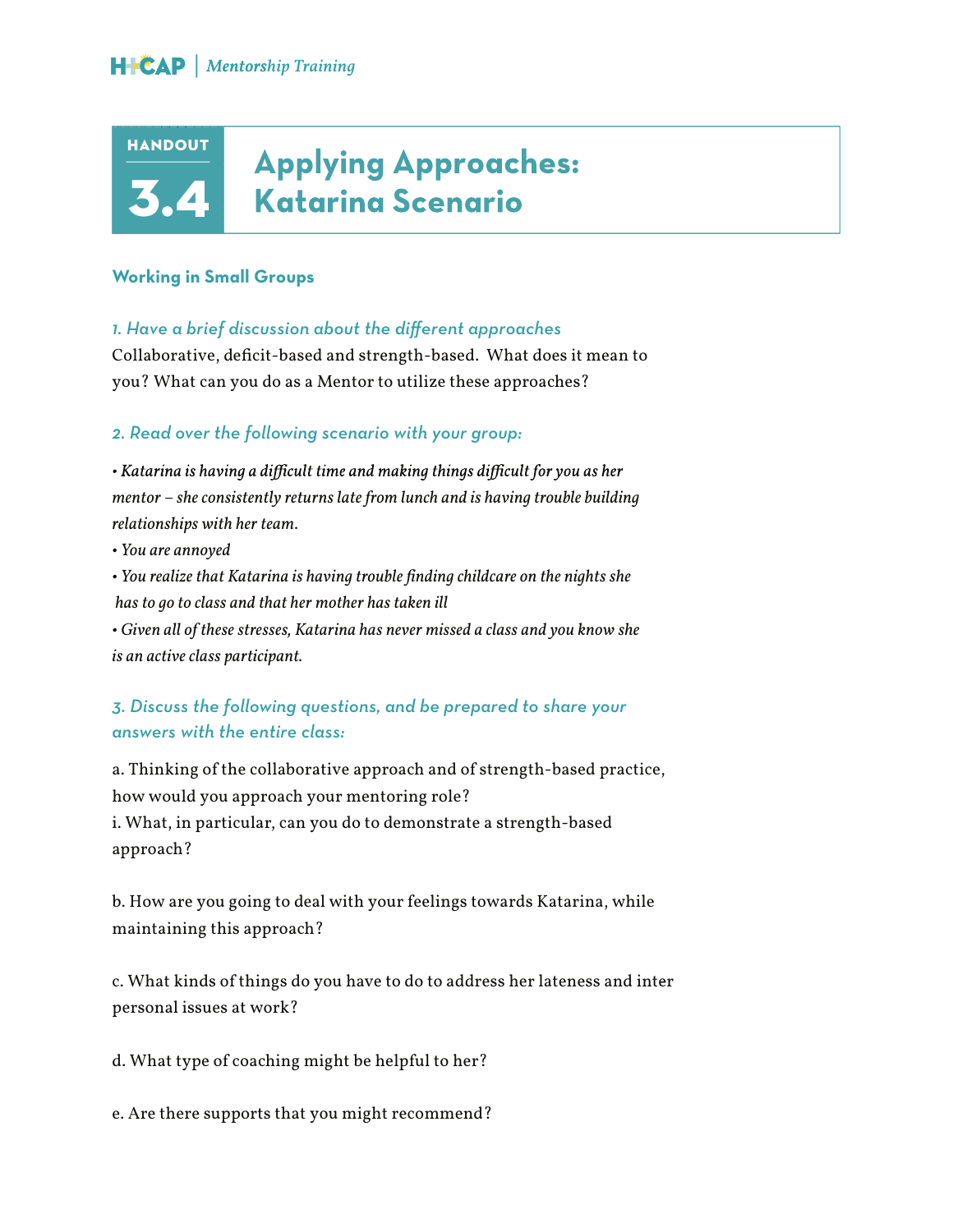

### **What Type of Assessment Is This?**

- Car inspection
- Driving test
- Pop quiz
- Observation of handwashing techniques after an in-service
- Demonstration of CPR
- Final exam
- College entrance test
- Physical check up
- Prior Learning
- Prior Experience

2. Categorize each example of assessment into one or more of the three types of assessment: Formative, Process, Summative

- 3. Note the objectives of each assessment
- 4. Ask one member of the group to report back.
- 5. When the group reconvenes, share your conclusions and discuss.

<sup>1.</sup> Work in your group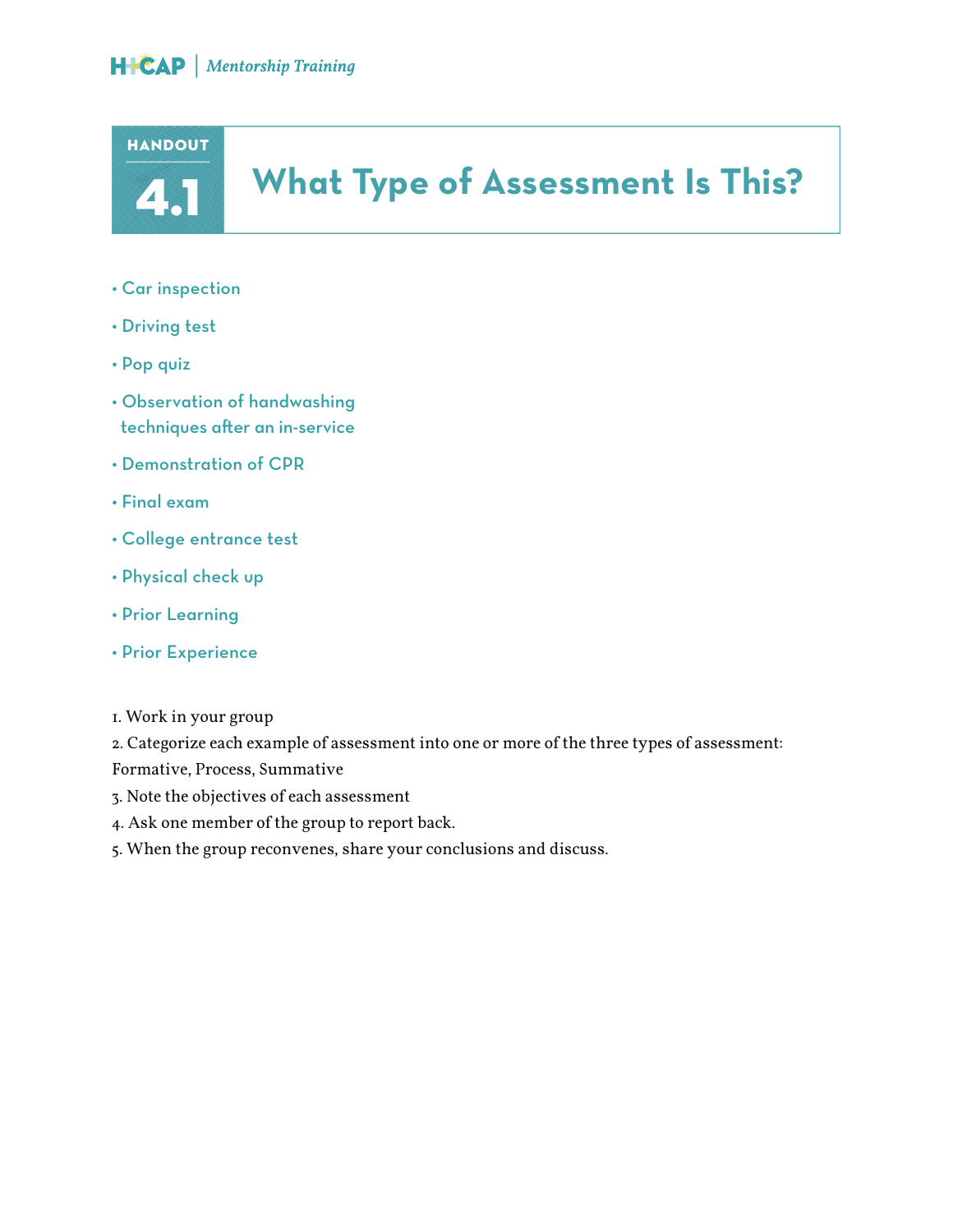



### **Quotes on Reflection**

*"We do not learn from experience, we learn from reflecting on experience"*

- John Dewey

*"Learning is a process where knowledge is presented to us, then shaped through understanding, discussion and reflection."* 

- Paulo Freire

*"Reflection has many facets. For example, reflecting on work enhances its meaning. Reflecting on experiences encourages insight and complex learning. We foster our own growth when we control our learning, so some reflection is best done alone. Reflection is also enhnanced, however, when we ponder our learning with others"* 

- Arthur L. Costa & Bena Kallick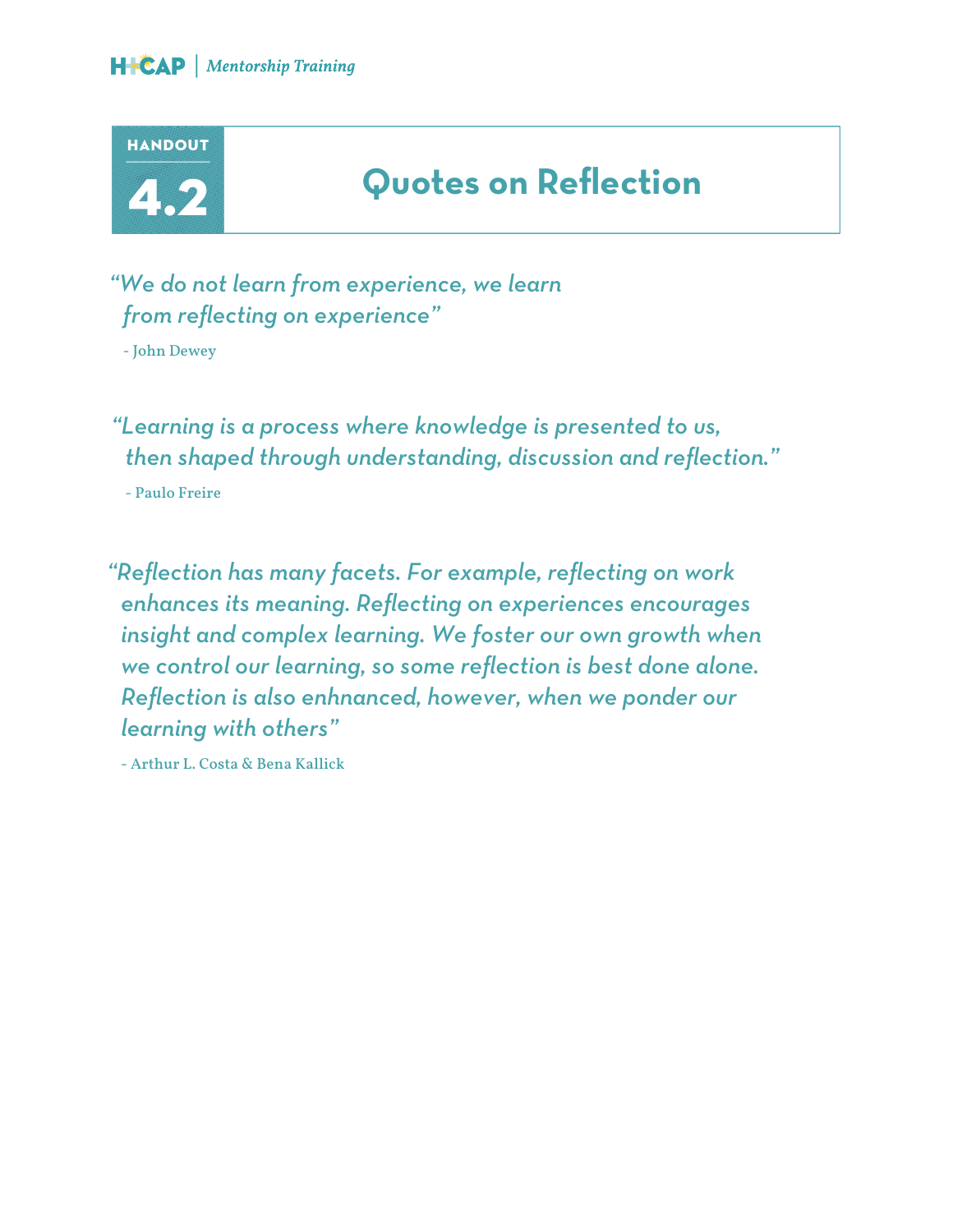



- 1. Rubrics
- 2. Journaling
- 3. Portfolios
- 4. Observation and Feedback
- 5. Demonstration and Presentation
- 6. Checklists
- 7. Other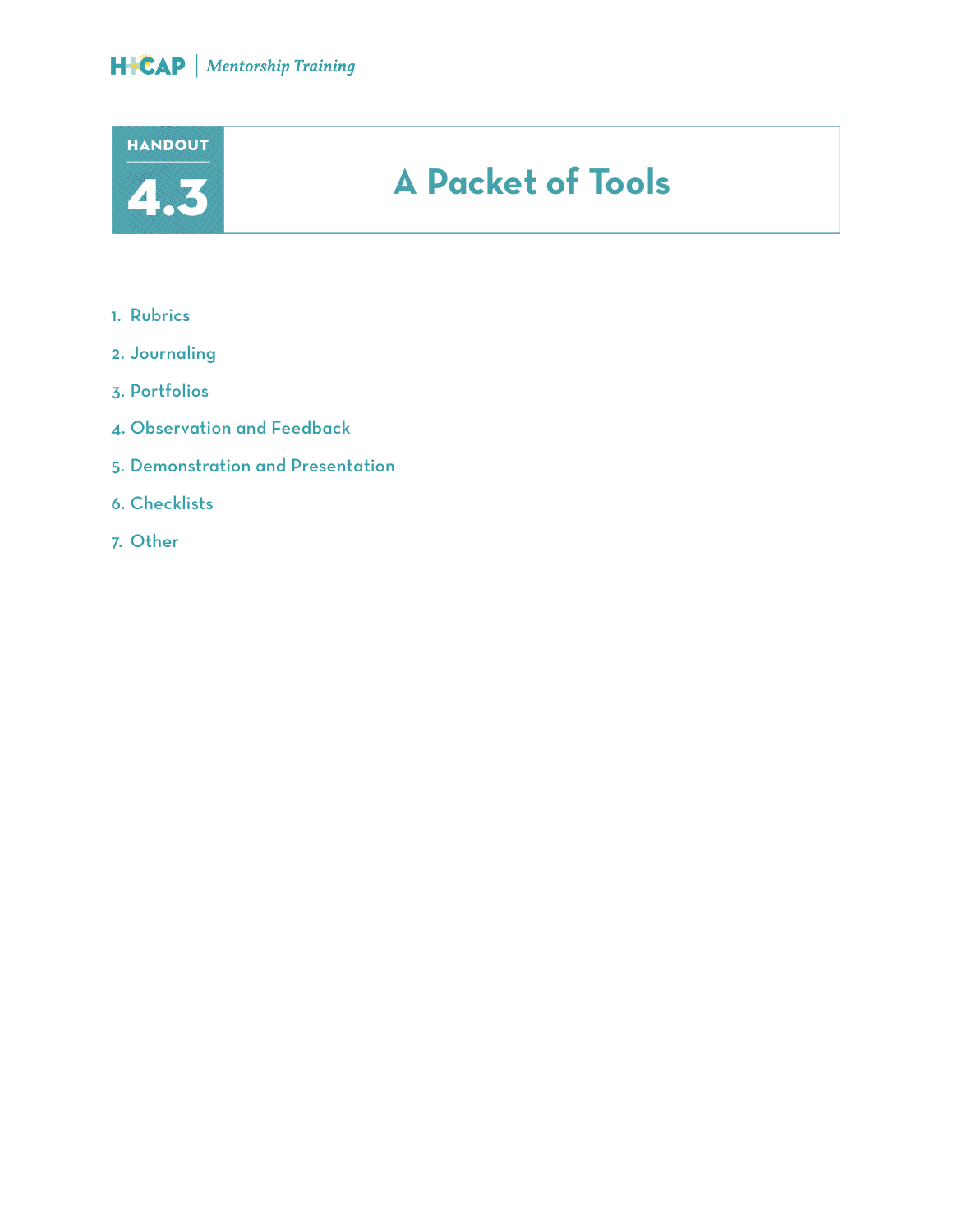

### **Journaling my work**

The most important and/or new things I experienced on the job in this period

#### 1. What I did:

#### 2. What I learned at work:

#### 3. What I learned in class:

#### 4. What I would like to learn more about: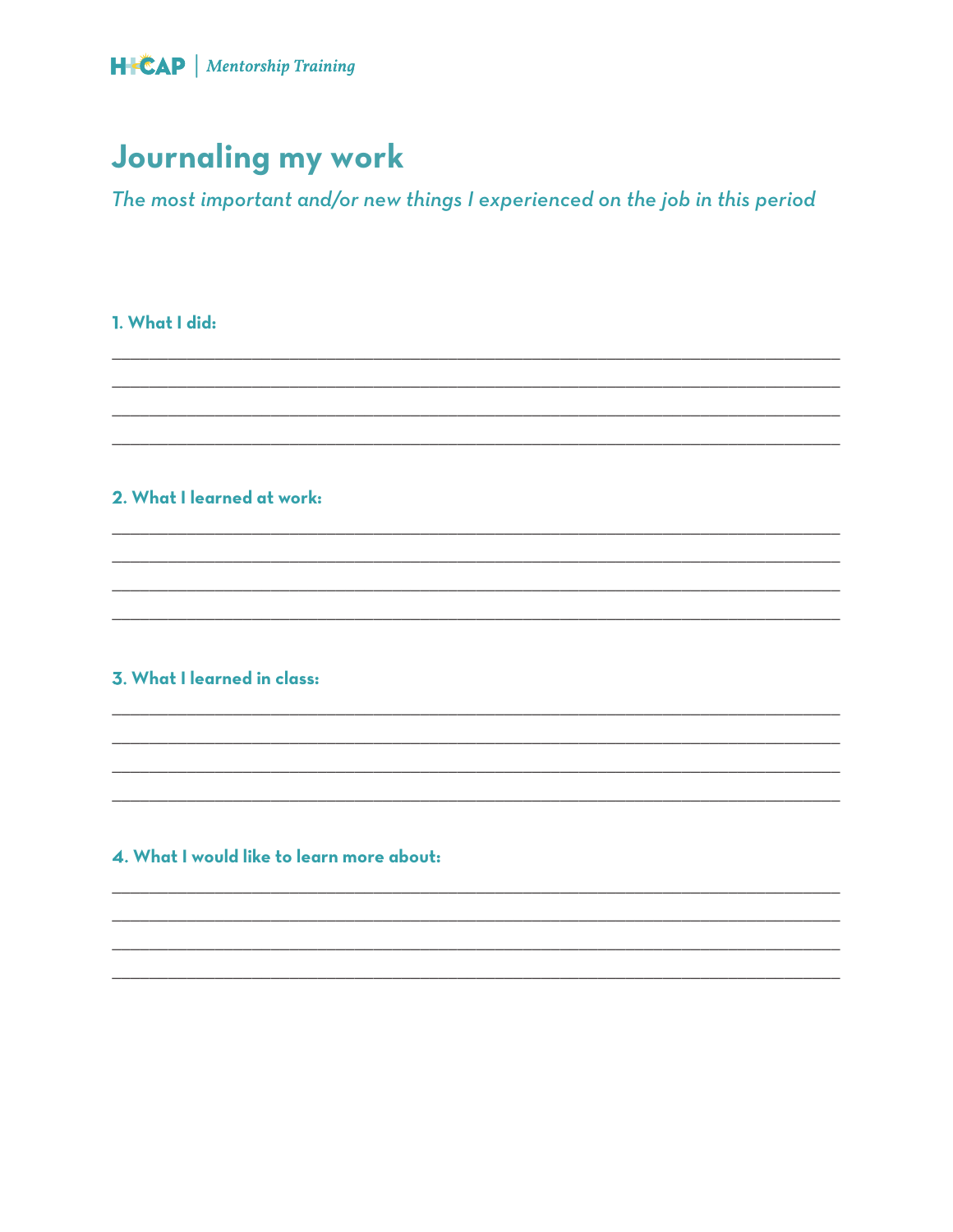### **Portfolio Assessment**

*Portfolios are a method of assessment that promotes self-reflection and gives workers a chance to share examples of work that demonstrate achievements and competencies.* 

Portfolios can be organized in a variety of ways - both formal and informal. For instance, apprentices can work with mentors to decide on examples of work that are a product of their apprenticeship training. Apprentices may also complete forms and assignments that are collected in the portfolio. Portfolios can be thought of as scrap books of achievement.

The following are some of the items that could be included in the portfolio, some of which areincluded as part of your toolkit. Other documents such as papers or tests, project descriptions, and presentations could also be collected to form a portfolio.

- 1. Journaling my work
- 2. Pictures of my work
- 3. Examples of how I promote or support the objectives of my employer
- 4. Examples of reporting and documentation (based on whatever
- is required by the employer)
- 5. Comments and recommendations from others
- 6. Written material or presentations from classes
- 7. Other examples of work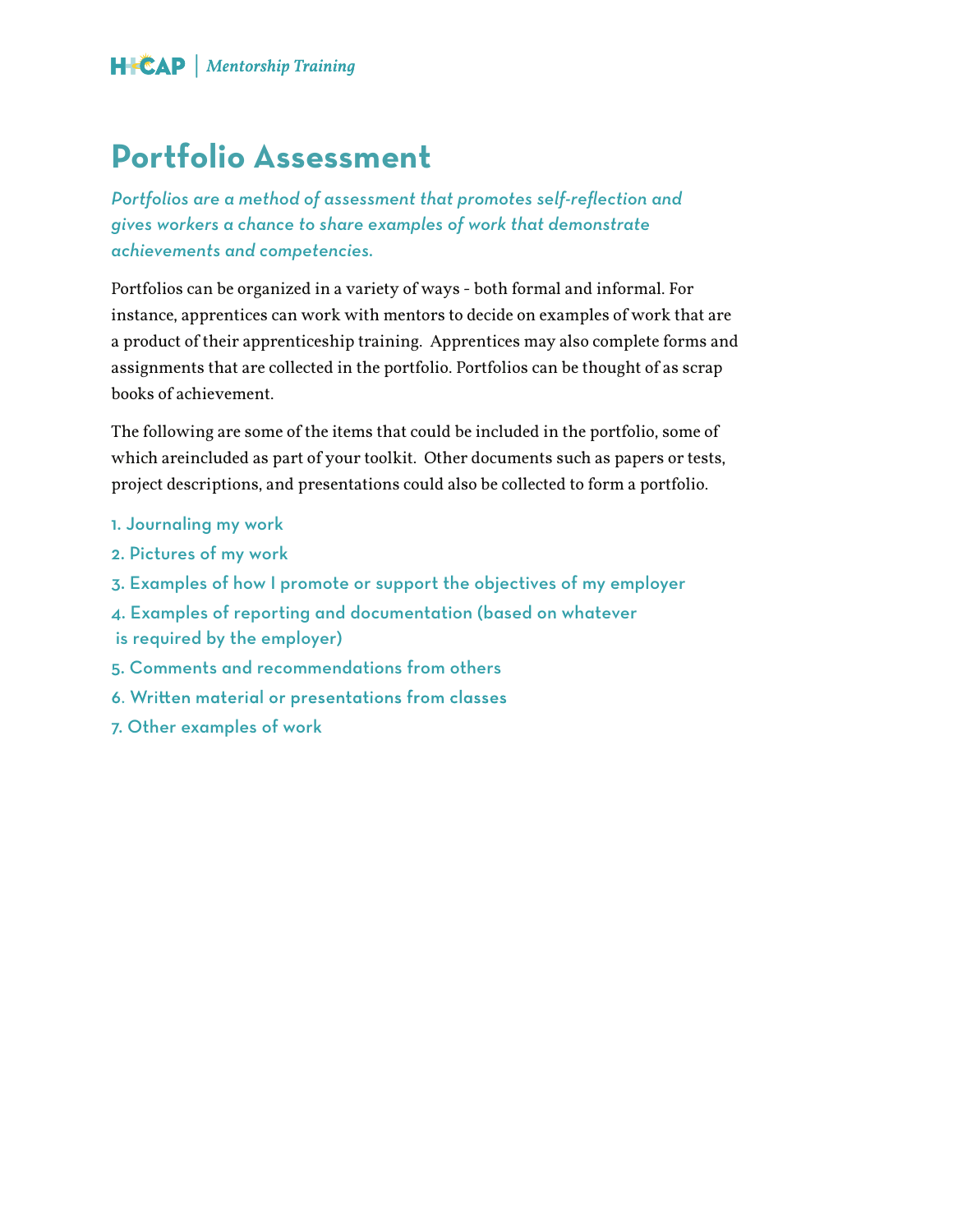### **Observation Form**

Optional - could be used by preceptors, mentors, or supervisors

Name of Apprentice: \_\_\_\_\_\_\_\_\_\_\_\_\_\_\_\_\_\_\_\_\_\_\_\_\_\_\_\_\_\_\_\_\_\_

| Date | Assignment                                                                                                            | Observation                                                                                                            | <b>Suggestions for Coaching</b> |
|------|-----------------------------------------------------------------------------------------------------------------------|------------------------------------------------------------------------------------------------------------------------|---------------------------------|
|      |                                                                                                                       |                                                                                                                        |                                 |
|      |                                                                                                                       |                                                                                                                        |                                 |
|      |                                                                                                                       |                                                                                                                        |                                 |
|      |                                                                                                                       |                                                                                                                        |                                 |
|      |                                                                                                                       |                                                                                                                        |                                 |
|      |                                                                                                                       |                                                                                                                        |                                 |
|      |                                                                                                                       |                                                                                                                        |                                 |
|      |                                                                                                                       |                                                                                                                        |                                 |
|      |                                                                                                                       |                                                                                                                        |                                 |
|      |                                                                                                                       | <u> 1980 - Andrea Santa Alemania, amerikana amerikana amerikana amerikana amerikana amerikana amerikana amerikan</u>   |                                 |
|      |                                                                                                                       |                                                                                                                        |                                 |
|      |                                                                                                                       | <u> 1999 - Johann Harry Barn, mars ann an t-Amhain ann an t-Amhain ann an t-Amhain ann an t-Amhain ann an t-Amhain</u> |                                 |
|      |                                                                                                                       |                                                                                                                        |                                 |
|      | <u> 2000 - Jan Barnett, mars ann an t-Amhain an t-Amhain an t-Amhain an t-Amhain an t-Amhain an t-Amhain an t-Amh</u> |                                                                                                                        |                                 |
|      |                                                                                                                       |                                                                                                                        |                                 |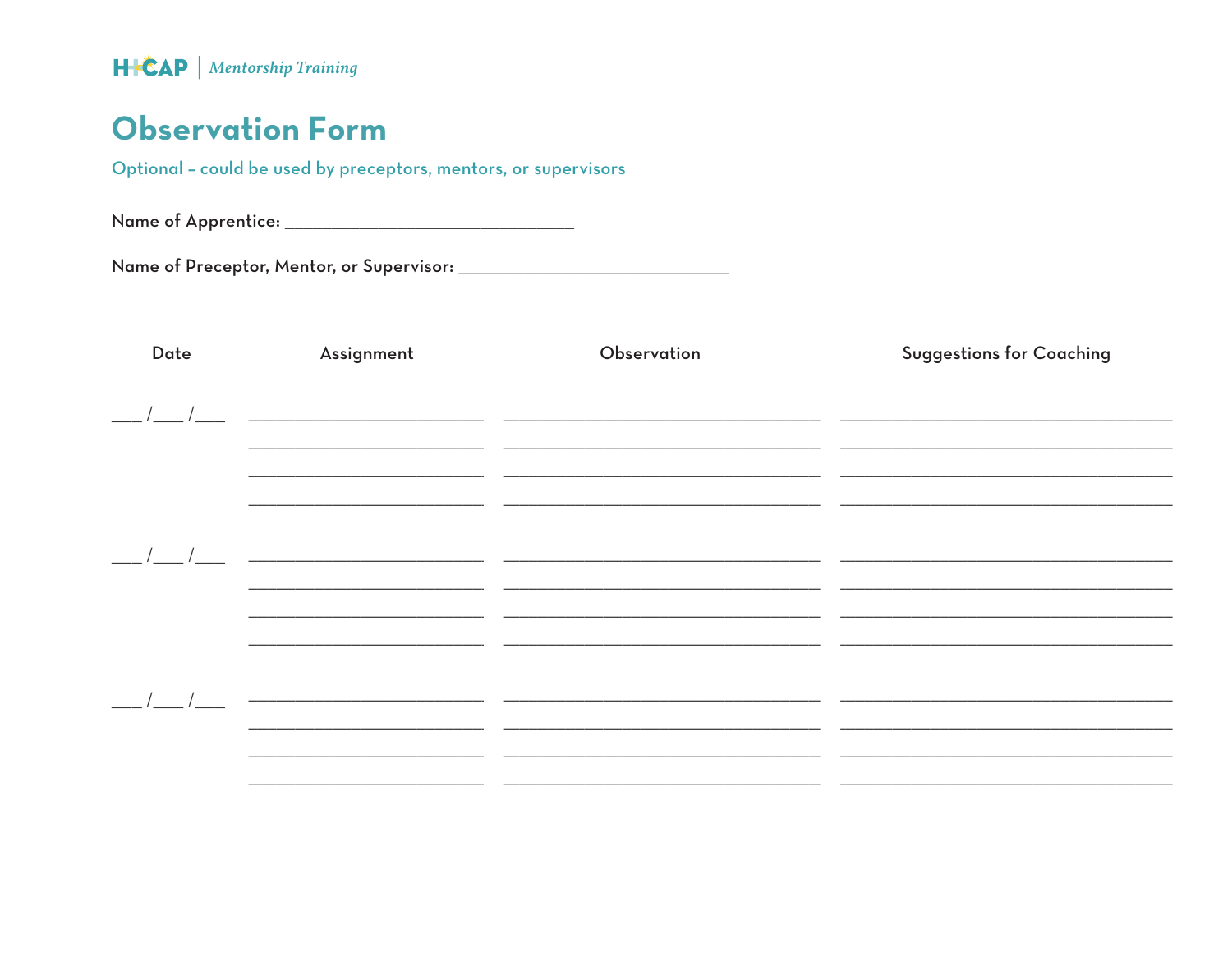### **A Self-reflection Tool: Keeping Track**

| Date: ___ /___ /___                                                                           |                    |                                |                 |     |
|-----------------------------------------------------------------------------------------------|--------------------|--------------------------------|-----------------|-----|
| My progress to date                                                                           | I know<br>a little | I know a<br>moderate<br>amount | I know<br>a lot | N/A |
| 1. Understanding the role of a CHW                                                            |                    |                                |                 |     |
| 2. Working with people from different cutures,<br>genders, and abilities                      |                    |                                |                 |     |
| 3. Communicating with people of different cultures<br>in ways that make them feel comfortable |                    |                                |                 |     |
| 4. Working with a team                                                                        |                    |                                |                 |     |
| 5. Managing my safety in the community                                                        |                    |                                |                 |     |
| 6. Understanding HIPPA and how it applies to<br>my patients/clients                           |                    |                                |                 |     |
| 7. Understanding my scope of practice and<br>my legal responsibilities                        |                    |                                |                 |     |
| 8. Using the motivational interviewing technique                                              |                    |                                |                 |     |
| 9. Practicing active listening                                                                |                    |                                |                 |     |
| 10. Used networking skills to get things done                                                 |                    |                                |                 |     |
| 11. Advocating for patient/client                                                             |                    |                                |                 |     |
| 12. Shared information on a health issue<br>with a patient/client                             |                    |                                |                 |     |

\_\_\_\_\_\_\_\_\_\_\_\_\_\_\_\_\_\_\_\_\_\_\_\_\_\_\_\_\_\_\_\_\_\_\_\_\_\_\_\_\_\_\_\_\_\_\_\_\_\_\_\_\_\_\_\_\_\_\_\_\_\_\_\_\_\_\_\_\_\_\_\_\_\_\_\_\_\_\_\_\_\_\_\_\_\_\_\_\_\_\_\_\_\_\_\_\_\_\_ \_\_\_\_\_\_\_\_\_\_\_\_\_\_\_\_\_\_\_\_\_\_\_\_\_\_\_\_\_\_\_\_\_\_\_\_\_\_\_\_\_\_\_\_\_\_\_\_\_\_\_\_\_\_\_\_\_\_\_\_\_\_\_\_\_\_\_\_\_\_\_\_\_\_\_\_\_\_\_\_\_\_\_\_\_\_\_\_\_\_\_\_\_\_\_\_\_\_\_ \_\_\_\_\_\_\_\_\_\_\_\_\_\_\_\_\_\_\_\_\_\_\_\_\_\_\_\_\_\_\_\_\_\_\_\_\_\_\_\_\_\_\_\_\_\_\_\_\_\_\_\_\_\_\_\_\_\_\_\_\_\_\_\_\_\_\_\_\_\_\_\_\_\_\_\_\_\_\_\_\_\_\_\_\_\_\_\_\_\_\_\_\_\_\_\_\_\_\_ \_\_\_\_\_\_\_\_\_\_\_\_\_\_\_\_\_\_\_\_\_\_\_\_\_\_\_\_\_\_\_\_\_\_\_\_\_\_\_\_\_\_\_\_\_\_\_\_\_\_\_\_\_\_\_\_\_\_\_\_\_\_\_\_\_\_\_\_\_\_\_\_\_\_\_\_\_\_\_\_\_\_\_\_\_\_\_\_\_\_\_\_\_\_\_\_\_\_\_

#### **What I want to focus on learning over the next month:**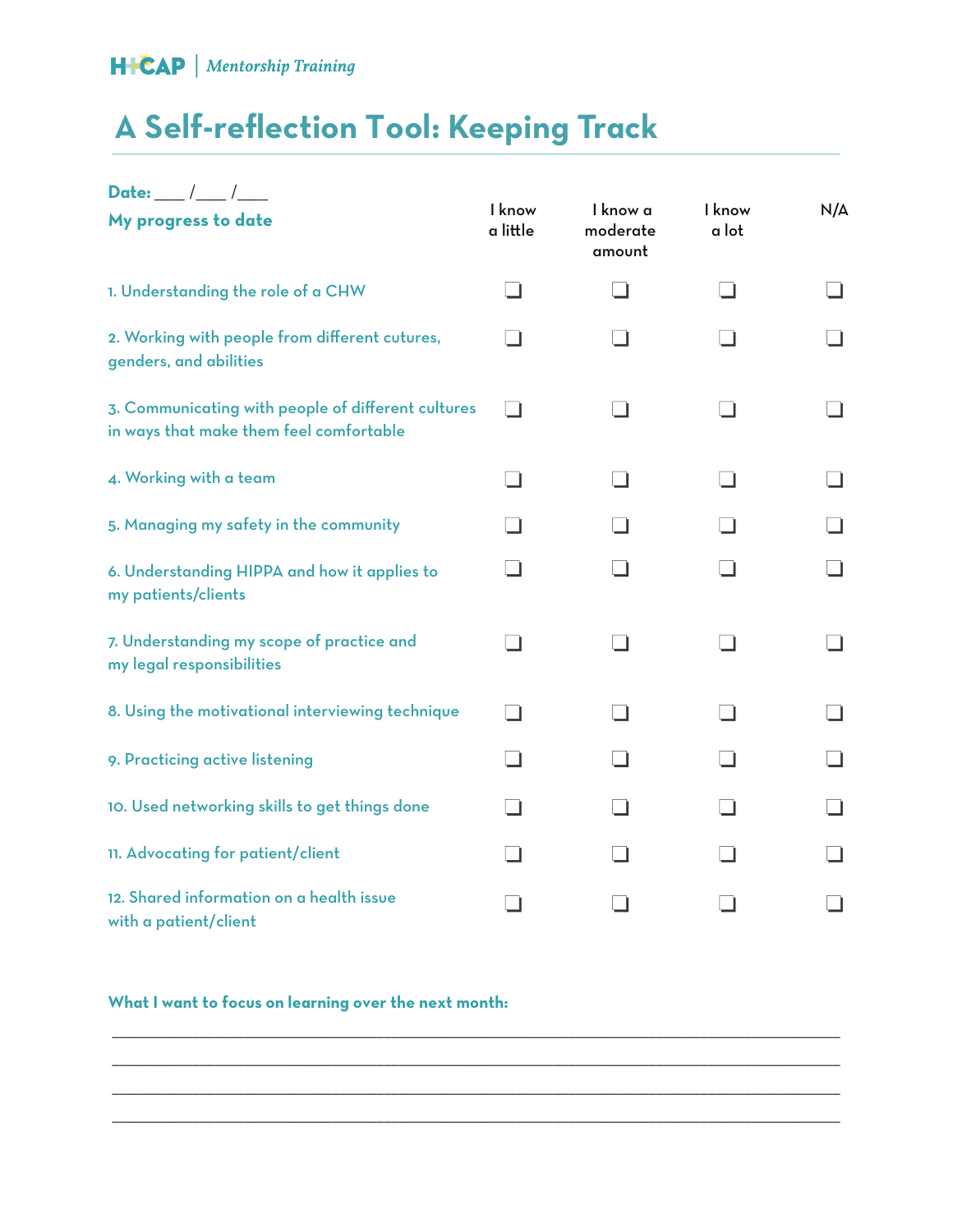### **Dra! Rubric for Coders**

| <b>Basic</b><br>Competency                                                                                                  | Does not<br>demonstrate<br>competency | Can perform<br>competency with<br>direct assistance<br>from mentor | <b>Demonstrates</b><br>competency at<br>an entry level | <b>Demonstrates</b><br>competency | <b>Demonstrates</b><br>competencies at<br>an exceptional<br>level | <b>Comments/Recommendations</b><br>for improvement, next steps,<br>or completion |
|-----------------------------------------------------------------------------------------------------------------------------|---------------------------------------|--------------------------------------------------------------------|--------------------------------------------------------|-----------------------------------|-------------------------------------------------------------------|----------------------------------------------------------------------------------|
| <b>Uses and maintains</b><br>electronic application<br>and work process to<br>support clinical<br>classification and coding |                                       |                                                                    |                                                        |                                   |                                                                   |                                                                                  |
| <b>Applies diagnosis</b><br>and procedure codes<br>appropriately                                                            |                                       |                                                                    |                                                        |                                   |                                                                   |                                                                                  |
| <b>Demonstrates skills</b><br>needed to ensure accuracy<br>of diagnostic/procedural<br>groupings                            |                                       |                                                                    |                                                        |                                   |                                                                   |                                                                                  |
| Applies coding and is able<br>to validate accuracy using<br>clinical information found<br>in health record                  |                                       |                                                                    |                                                        |                                   |                                                                   |                                                                                  |
| <b>Applies current regulations</b><br>and established guidelines<br>while coding                                            |                                       |                                                                    |                                                        |                                   |                                                                   |                                                                                  |
| Uses and maintains<br>applications and processes<br>to support other clinical<br>classifications                            |                                       |                                                                    |                                                        |                                   |                                                                   |                                                                                  |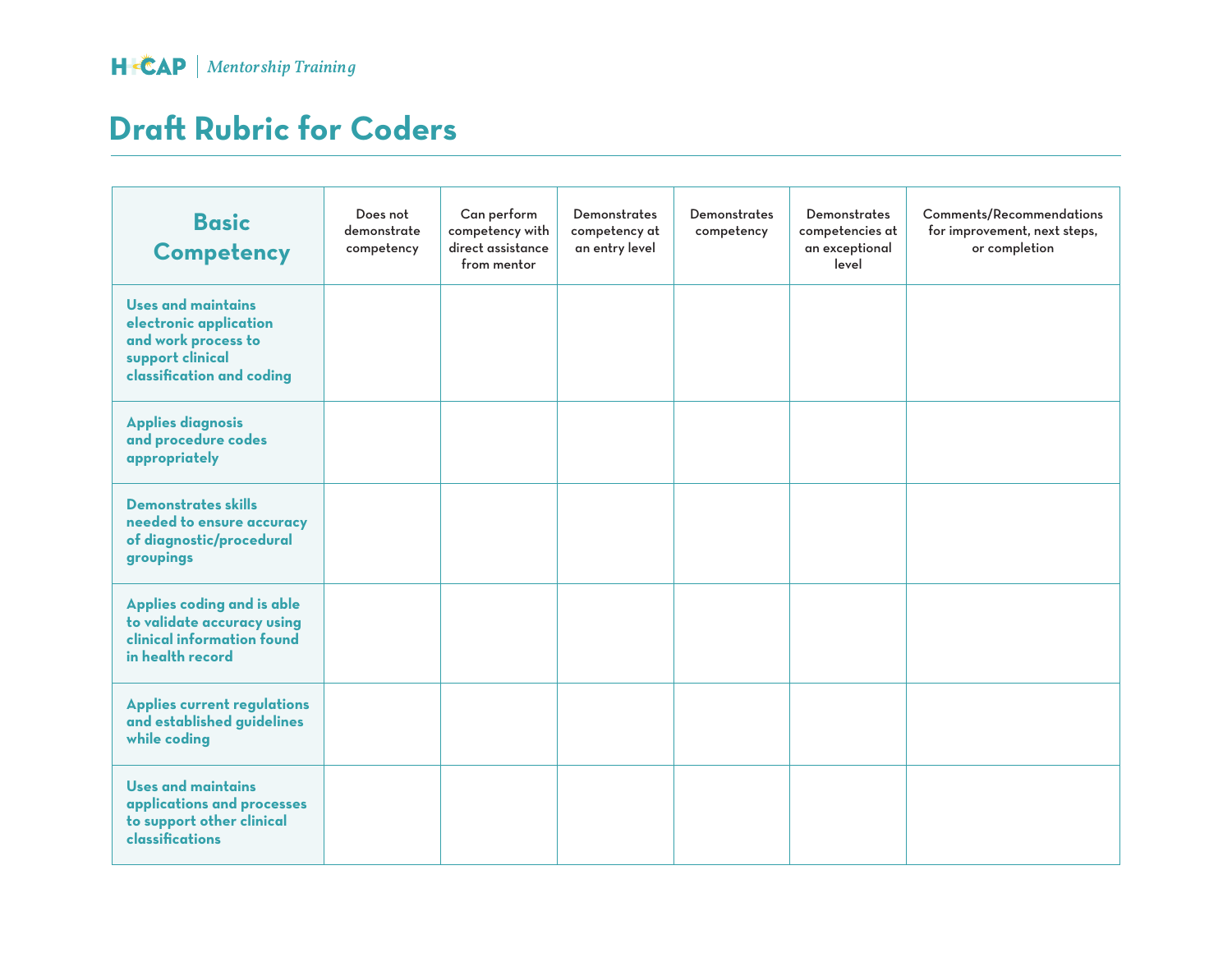### Apprentice Checklist for Medical Assistant **HEXAP | Mentorship Training**

| <b>Communicate and interact effectively to</b><br>provide quality patient care | <b>Field Training</b> | <b>Proficient in Task</b> | <b>Completion Date</b> |
|--------------------------------------------------------------------------------|-----------------------|---------------------------|------------------------|
| a. Prepare Patient for Examination (including Vital Signs)                     |                       |                           |                        |
| <b>b.</b> Collect Patient Health History & Medication Reconciliation           |                       |                           |                        |
| c. Phones/Triage/Scheduling                                                    |                       |                           |                        |
| d. Care Coordination (Referral to Enabling Services)                           |                       |                           |                        |
| e. Chronic Disease Management                                                  |                       |                           |                        |
| f. Preventive Care and Screenings                                              |                       |                           |                        |
| g. Patient Self-Management & Health Coaching                                   |                       |                           |                        |
| h. Health Benefit Enrollment                                                   |                       |                           |                        |
| i. Manage & Respond to Patient Communications                                  |                       |                           |                        |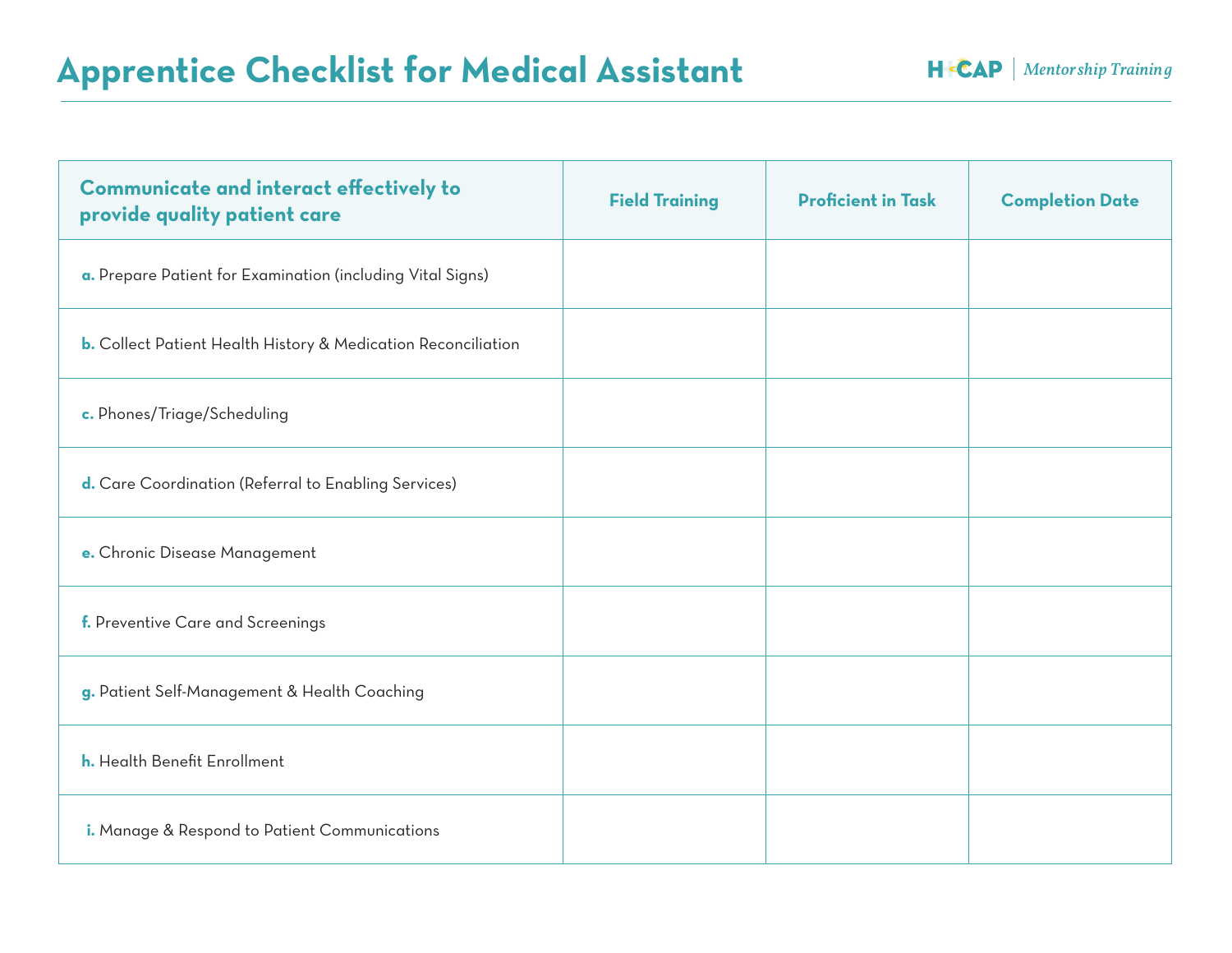### Apprentice Checklist for Medical Assistant **HEXAP | Mentorship Training**

| Assist with and perform authorized medical<br>and clinical procedures | <b>Field Training</b> | <b>Proficient in Task</b> | <b>Completion Date</b> |
|-----------------------------------------------------------------------|-----------------------|---------------------------|------------------------|
| a. Eye & Ear Assessment and Procedures                                |                       |                           |                        |
| <b>b.</b> Gynecologic & Prenatal Exam Procedures                      |                       |                           |                        |
| c. Colon Procedures                                                   |                       |                           |                        |
| d. Pediatric Exam Procedures                                          |                       |                           |                        |
| e. Apply Physical Agents to Promote Tissue Healing                    |                       |                           |                        |
| f. Prep & Assist with Minor Office Procedures                         |                       |                           |                        |
| g. Sterilization & Disinfection                                       |                       |                           |                        |
| h. Administration of Medication                                       |                       |                           |                        |
| i. Cardiopulmonary Procedures                                         |                       |                           |                        |
| j. Perform CLIA/State-Approved In-Office-Laboratory Procedures        |                       |                           |                        |
| k. Urinalysis                                                         |                       |                           |                        |
| I. Phlebotomy & Hematology                                            |                       |                           |                        |
| m. Assist & Implement Physician or Provider's Orders                  |                       |                           |                        |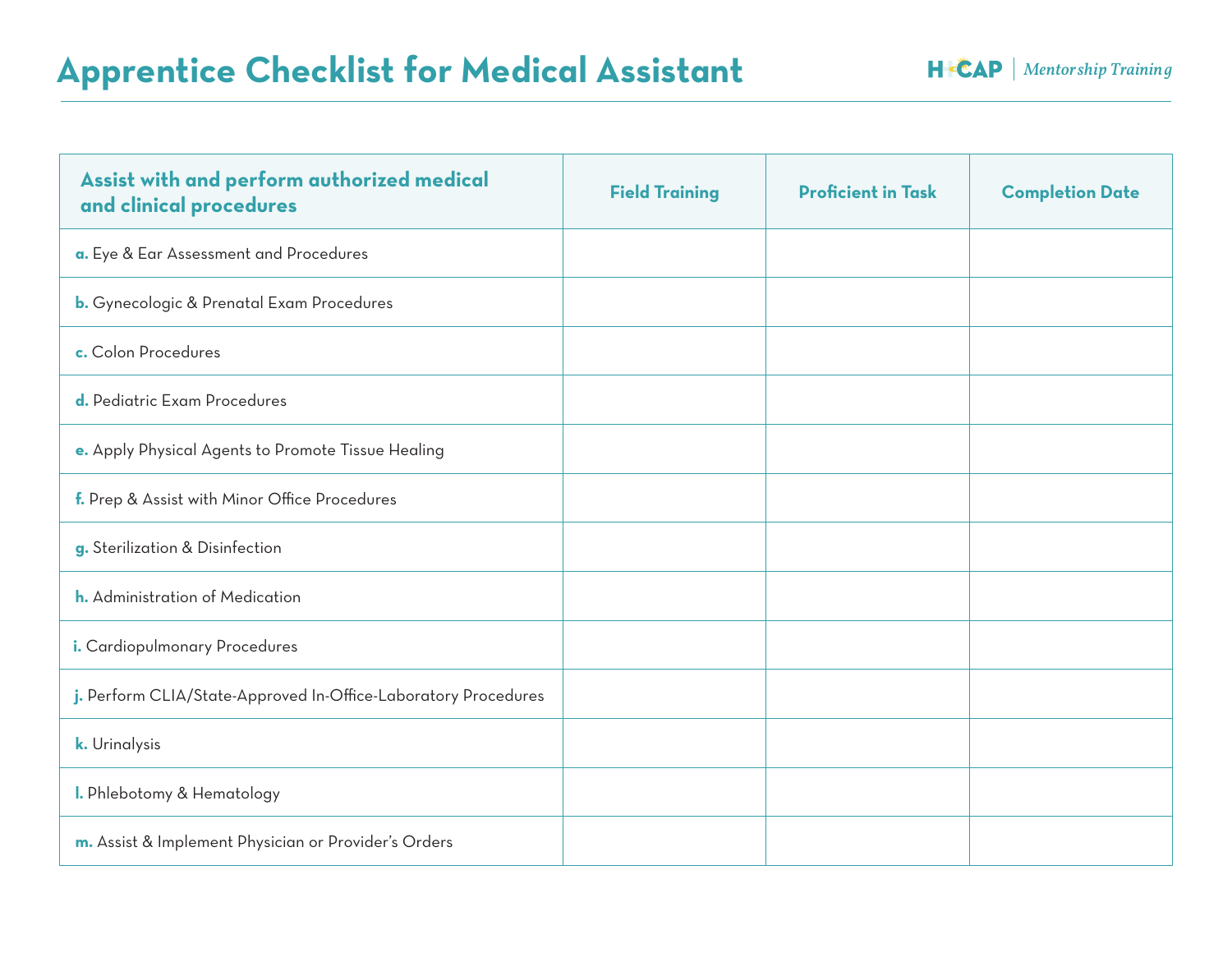### Apprentice Checklist for Medical Assistant **HEXAP | Mentorship Training**

| Manage and maintain medical records and<br>perform administrative tasks             | <b>Field Training</b> | <b>Proficient in Task</b> | <b>Completion Date</b> |
|-------------------------------------------------------------------------------------|-----------------------|---------------------------|------------------------|
| a. Running Charts/Pulling Reports                                                   |                       |                           |                        |
| <b>b.</b> Evaluating Daily Patient List for Necessary<br>Health Maintenance Updates |                       |                           |                        |
| c. Interacting with EHR Systems                                                     |                       |                           |                        |
| d. Medical Records                                                                  |                       |                           |                        |
| e. HIPPA Compliance                                                                 |                       |                           |                        |
| f. Chart Prep & Organization                                                        |                       |                           |                        |
| g. Obtain Referrals/Authorization for Treatment                                     |                       |                           |                        |
| <b>h.</b> Obtain and File Consents                                                  |                       |                           |                        |
| i. Document all Patient Information                                                 |                       |                           |                        |
| j. Prepare Patient Chart for Office Visit                                           |                       |                           |                        |
| k. Transfer Patient/Client Records                                                  |                       |                           |                        |
| I. Coordinate Patient/Office Communications                                         |                       |                           |                        |
| m. Provide Administrative Support (as needed).                                      |                       |                           |                        |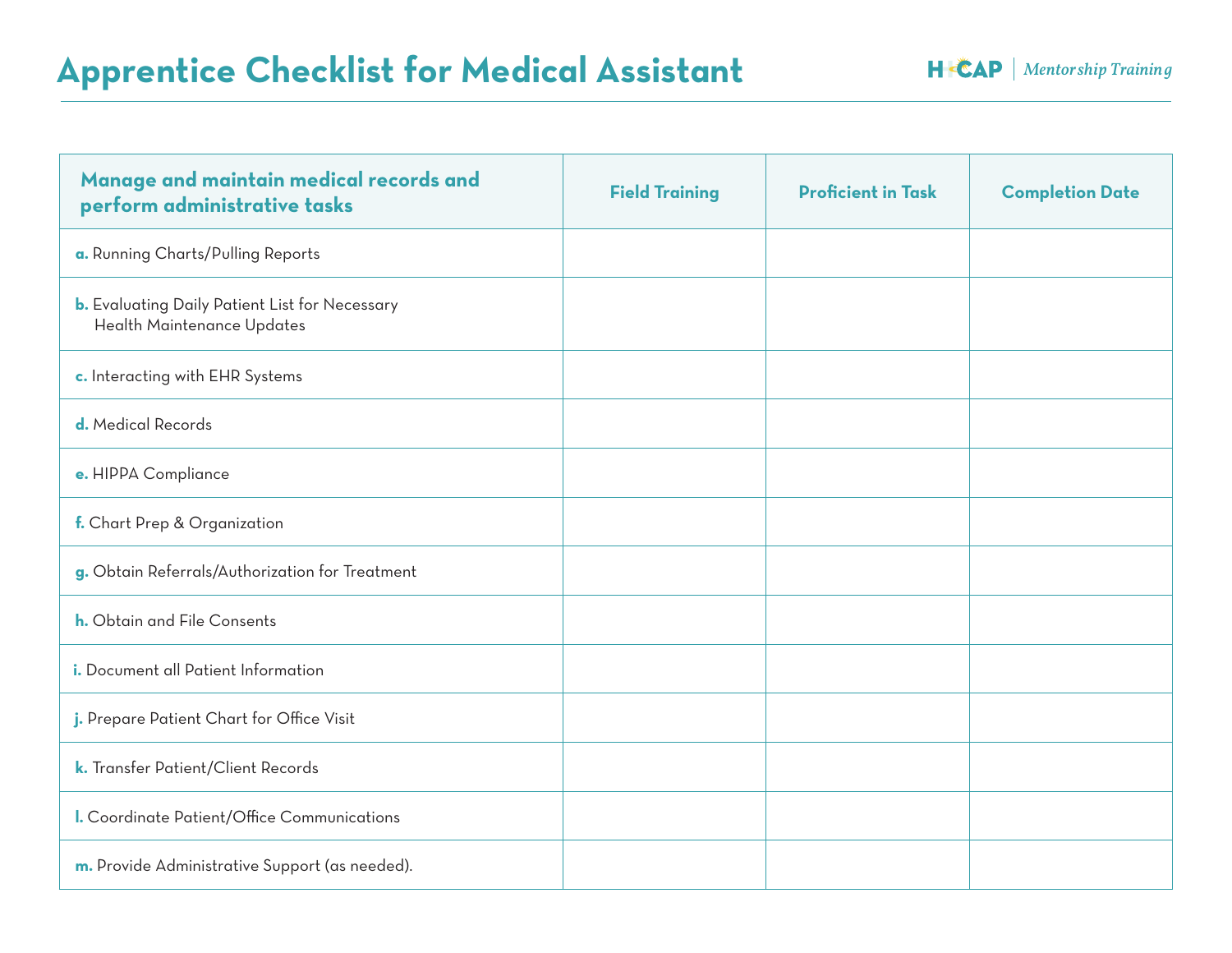### **HANDOUT** 4.4

### **Mentoring, Coaching, and Assessment – 2 Scenarios**

#### **Scenario 1**

Two apprentices, Juan and Tamika, are starting with different levels of competency. Juan has transferred from another employer in a similar job where the work was done in a top-down manner. Tamika has been working at their current place of employment in a job that is not as related to the current apprenticeship. However, she is familiar with the team-based culture of the current employer.

You need to assess where each of them are in their competencies (understanding that they have different strengths and weaknesses). How might you conduct a formative assessment of each of them to help you decide how best to mentor and coach each of them, recognizing their different strengths?

#### **Scenario 2**

Mariana, one of the apprentice coders, has expressed the concern that she will never be able to pass the CCS exam at the end of the apprenticeship. As a mentor, you recognize that she has a fear of test taking. However, you think that although she is fearful, she is capable of the work and can prepare herself for the test with your help and the help of the instructors.

How could you help her build her confidence and competence so that she is ultimately able to pass the test and complete the apprenticeship? How can periodic or process assessment help her develop both her competency and her confidence? What else might help?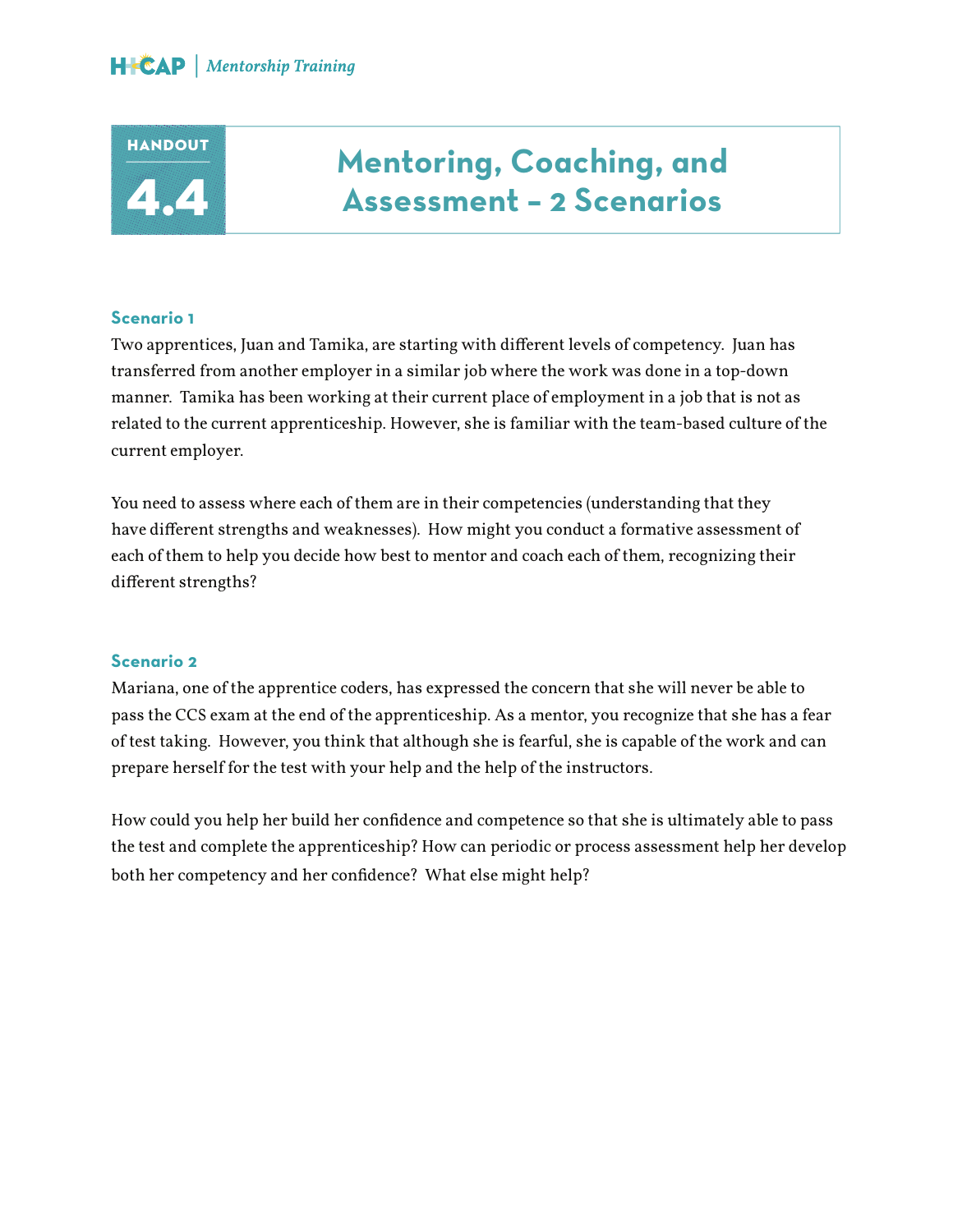# HANDOUT

## 5.1 **Activity: From My Perspective**

**Instructions:** Using the graphic below, please fill in your specific cultural influences, such as religion, age, racial identity, national origins, gender identity, sexual identity, education, and other factors that have shaped who you are and your perspective on the world.

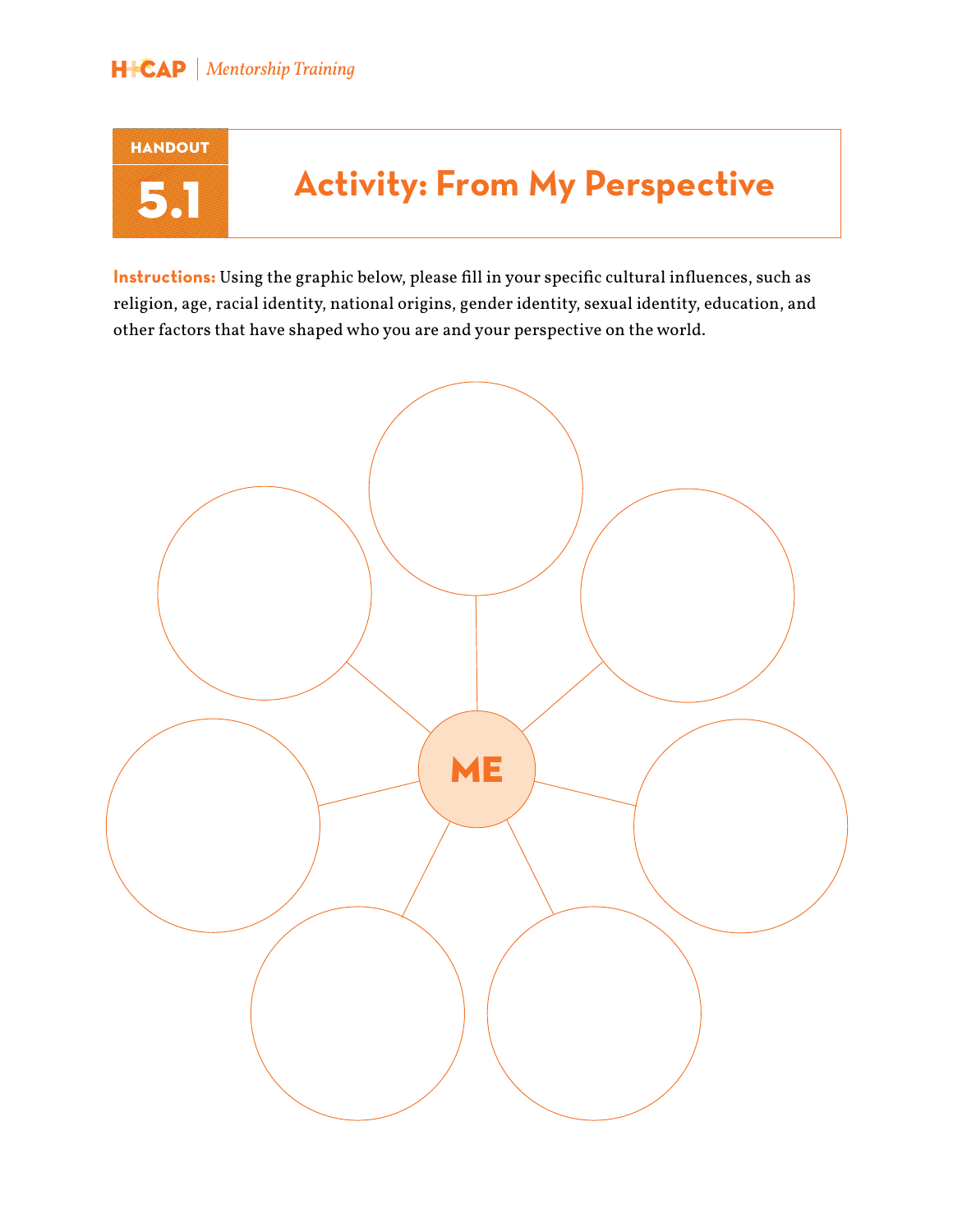

## 5.2 **Communicating Across Cultures**

| 1. People from Argentina often stand closer to you than most North<br>Americans when they speak to you. | T                    | F             |
|---------------------------------------------------------------------------------------------------------|----------------------|---------------|
| 2. Everybody likes to be touched by colleagues as long as it is a short pat<br>on the shoulder or hand. | $\frac{1}{\sqrt{2}}$ |               |
| 3. A handshake is a universally accepted greeting.                                                      |                      |               |
| 4. People from some countries do not like to touch others with the left hand.                           | $\frac{1}{\epsilon}$ |               |
| 5. Talking loudly is a good way to communicate with someone who doesn't<br>speak English.               |                      |               |
| 6. Talking in a loud voice means different things in different countries.                               |                      |               |
| 7. Some cultures expect people to start talking before others are finished.                             |                      |               |
| 8. Silence means different things in different cultures.                                                |                      | $\frac{F}{1}$ |
| 9. The OK sign (Index finger and thumb together) means okay in all cultures.                            | $\frac{1}{\sqrt{2}}$ |               |
| 10. Winking can be considered rude in China.                                                            | T.                   | F             |
| 11. Hands on hips means anger in Argentina.                                                             |                      |               |
| 12. Making eye contact with someone speaking to you shows you<br>are interested.                        |                      |               |
| 13. Smiling is common in the US but not so much in Japan or Switzerland.                                | T.                   | F             |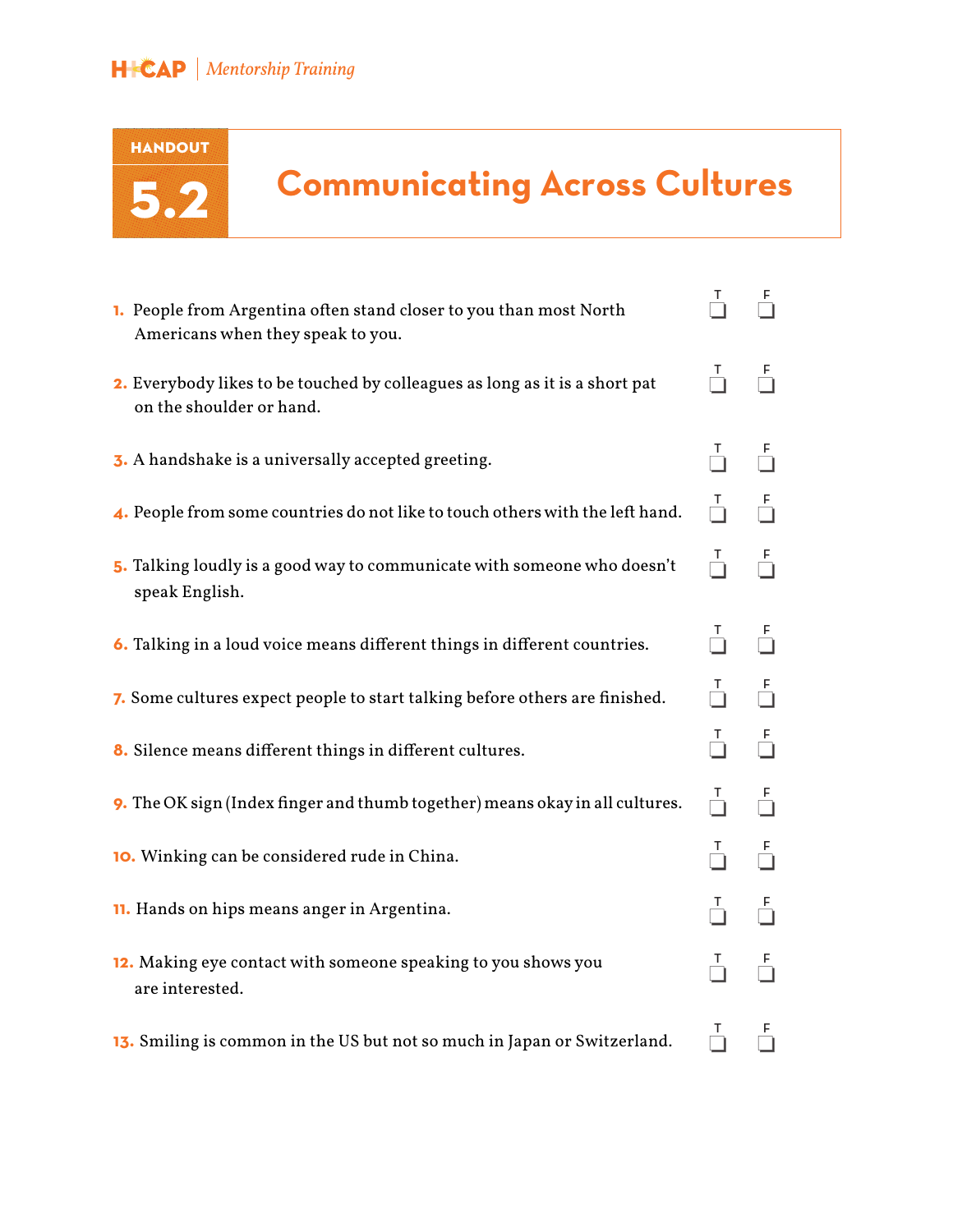

**HANDOUT**  $6.1$ 

### **Guidelines for Speaking** and Listening

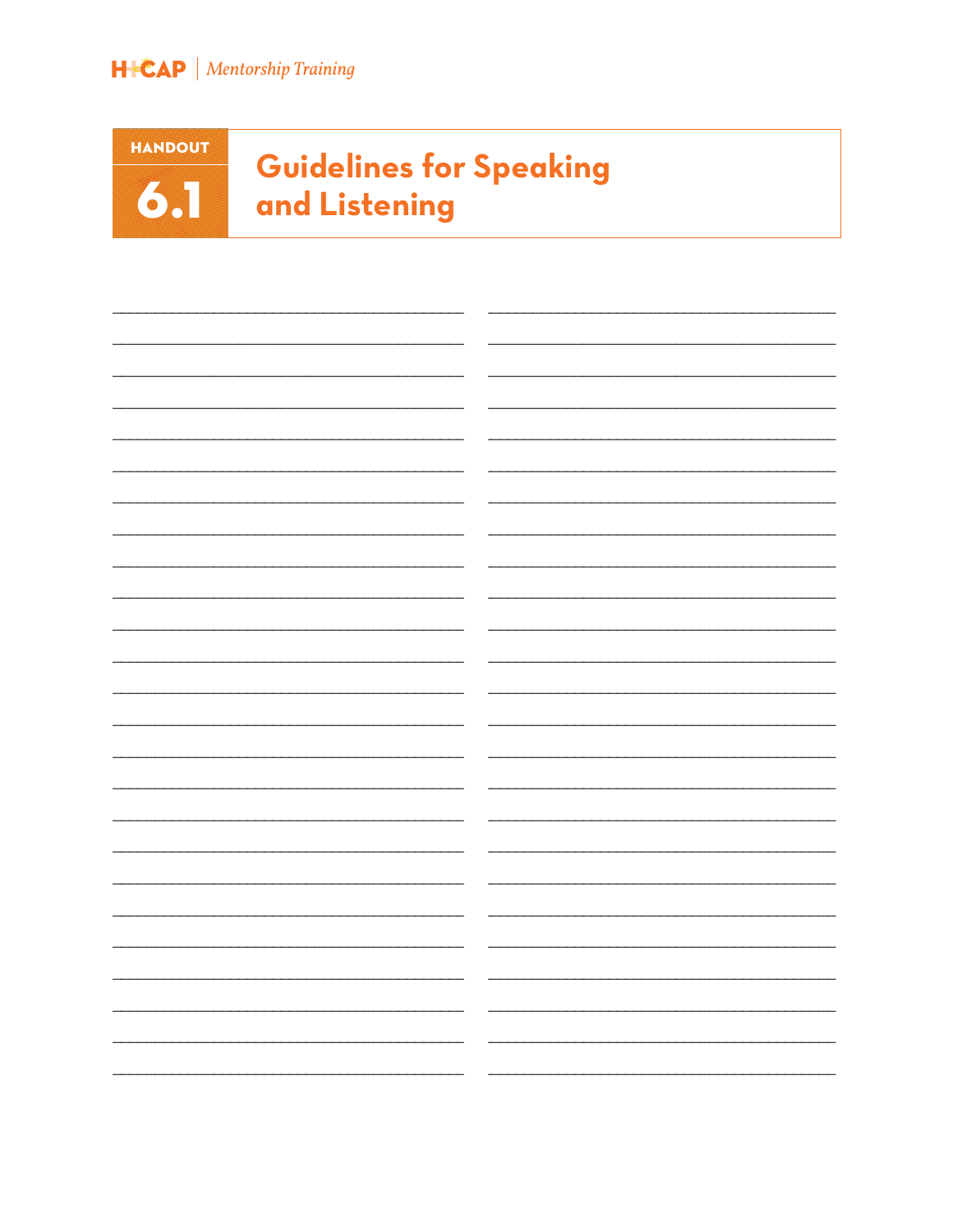

**Instructions:** Ask for 6 volunteers and have each of them choose one of the 6 ways to say the quote below.

**1.** Please let me know what time you can meet with me tomorrow. *(Say this sentence loudly and slowly)*

**2.** Please let me know what time you can meet with me tomorrow. *(Say this sentence very quietly and very slowly)*

**3.** Please let me know what time you can meet with me tomorrow.  *(Say the first word loudly and the rest of the sentence in a normal tone of voice but quickly)*

**4.** Please let me know what time you can meet with me tomorrow. *(Say this sentence in a high-pitched voice and quickly)* 

**5.** Please let me know what time you can meet with me tomorrow? *(Say this sentence as a question, with an inflection at the end)*

**6.** Please let me know what time you can meet with me tomorrow. *(Say this sentence in a normal and calm tone of voice)*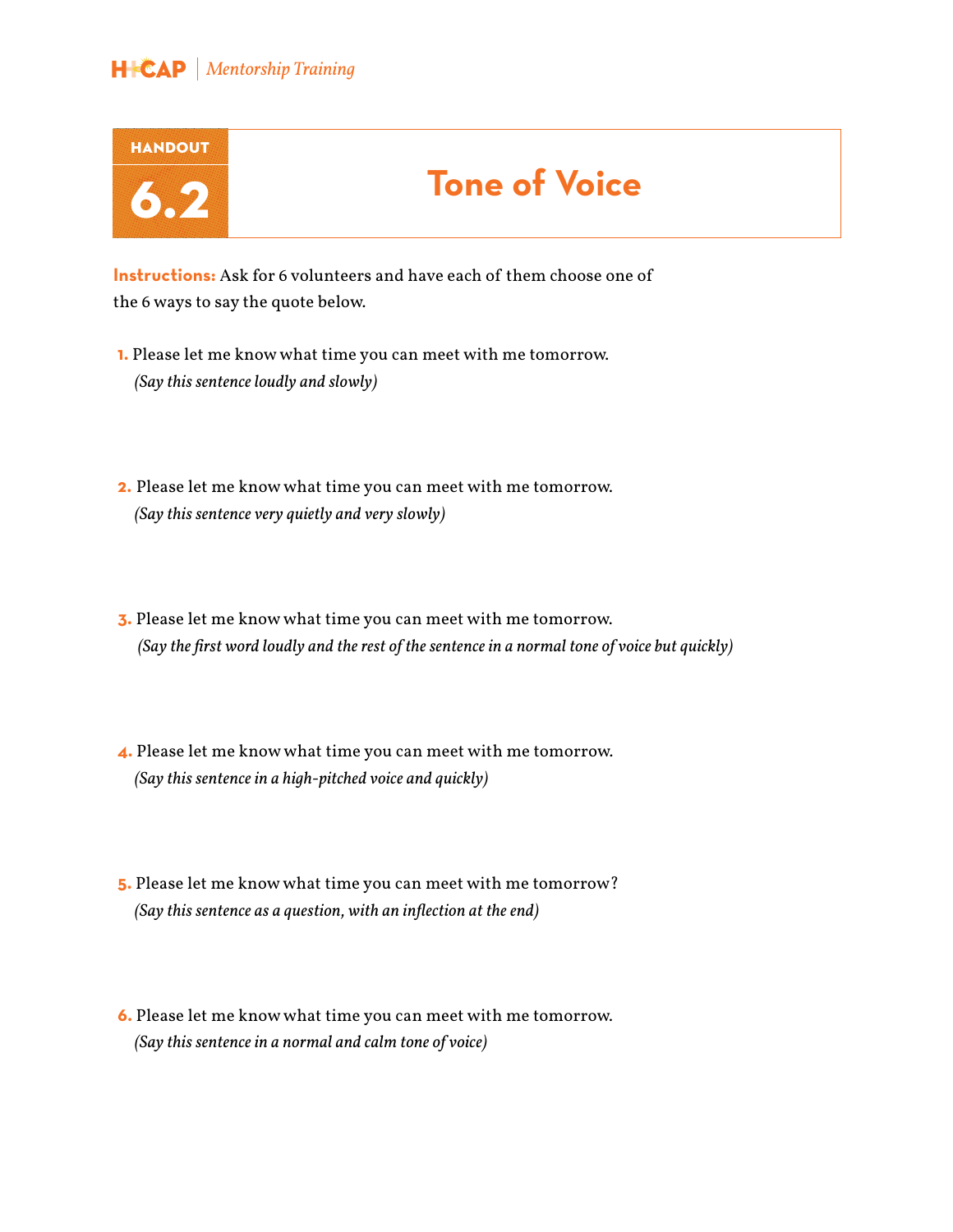



## 6.3 **Tone of Voice: How Do You Feel?**

**Speaker 1:** How did this speaker make you feel? What do you think he/she was feeling?

**Speaker 2:** How did this speaker make you feel? What do you think he/she was feeling?

**Speaker 3:** How did this speaker make you feel? What do you think he/she was feeling?

**Speaker 4:** How did this speaker make you feel? What do you think he/she was feeling?

**Speaker 5:** How did this speaker make you feel? What do you think he/she was feeling?

**Speaker 6:** How did this speaker make you feel? What do you think he/she was feeling?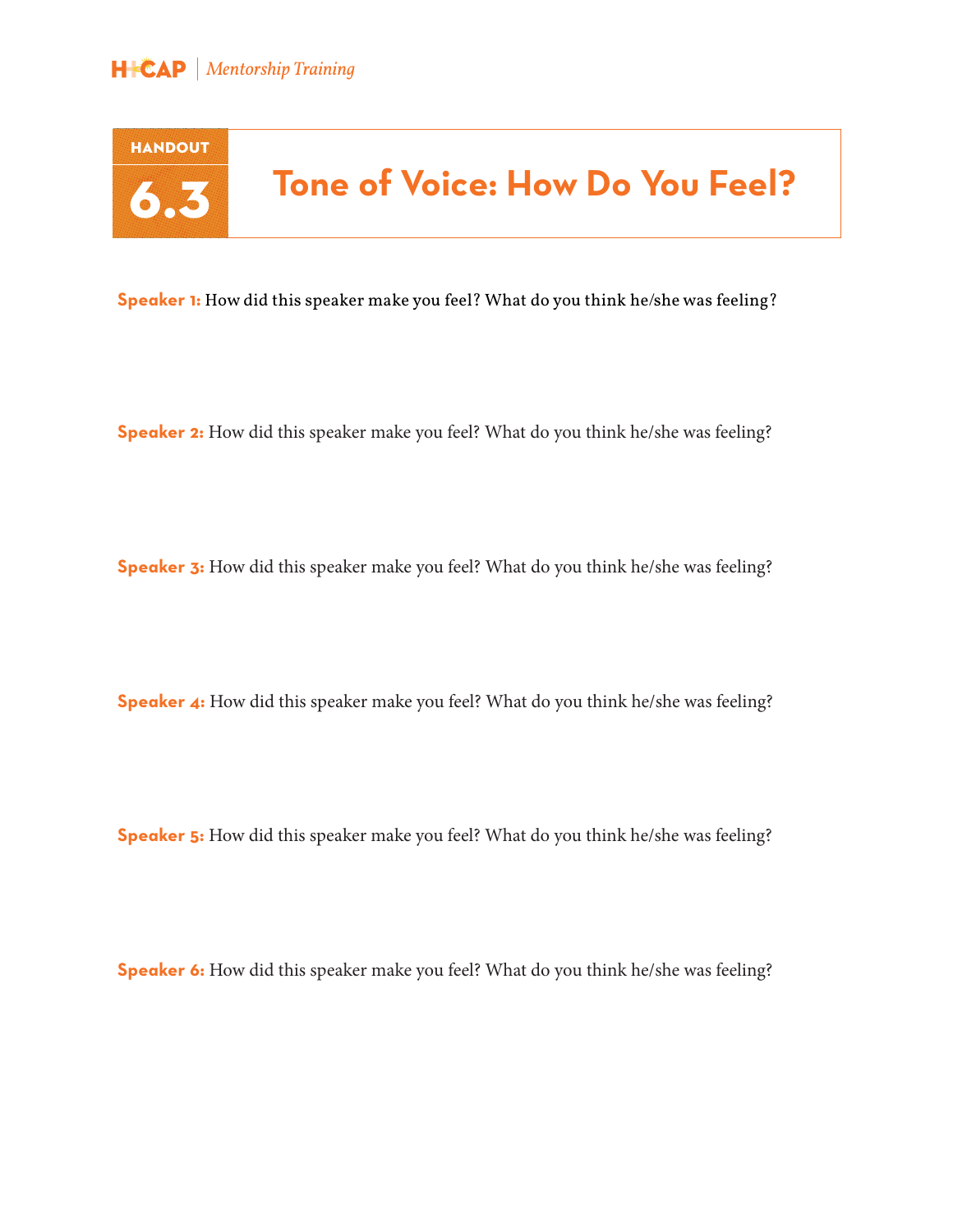

**Instructions:** Think about what your body language is really "saying" to others. Discuss with your group each of the examples of body language listed in the table below. Next to each example, write the possible meanings or interpretations others might have for that particular type of body language.

#### **For example: Tapping fingers > Impatience or a lack of interest**

| <b>Body Language</b>                             | <b>Possible Meanings</b> |
|--------------------------------------------------|--------------------------|
| <b>Frowning</b>                                  |                          |
| <b>Having a slumped</b><br>posture               |                          |
| <b>Avoiding eye contact</b>                      |                          |
| <b>Speaking rapidly</b><br>or abruptly           |                          |
| <b>Folding arms</b><br>across chest              |                          |
| Interrupting                                     |                          |
| <b>Making direct</b><br>eye contact              |                          |
| <b>Leaning in</b>                                |                          |
| <b>Clearing throat and</b><br>wetting lips often |                          |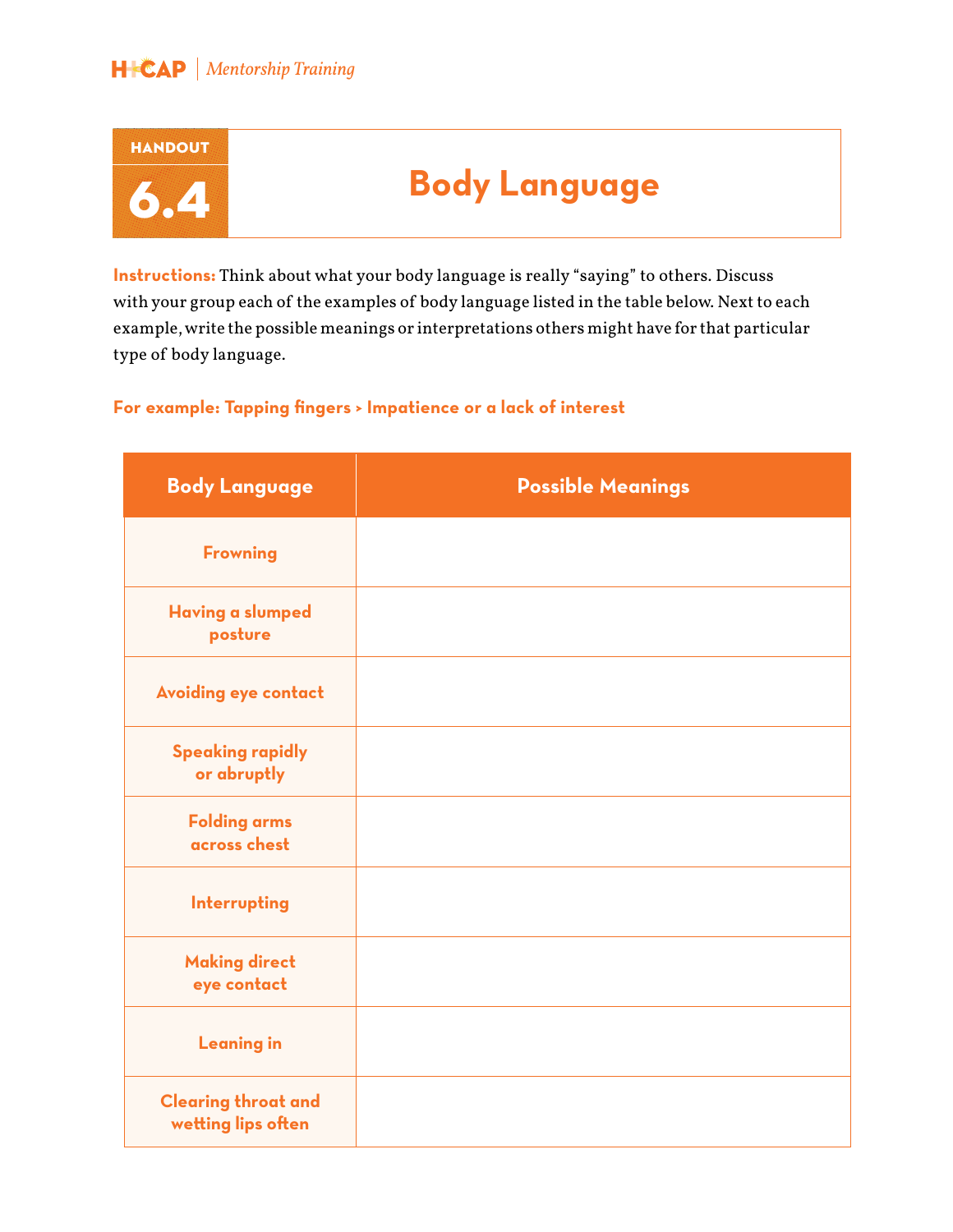

## 7.1 **Teach-back Exercise 1**

In pairs, select one participant to play the Mentor and the other to play the Apprentice. The participant playing the Mentor will instruct the Apprentice on the following activity. Using the techniques of Teach-back, the Mentor will check to see if he/she has been able to communicate the necessary information.

#### **How to help a patient get into a wheelchair:**

- **1.** Make sure that both brakes are 'on', and the front casters are swiveled forwards.
- **2.** Fold up both footplates and swing them to the sides and out of the way.
- **3.** If possible, get another person to hold the handles of the wheelchair so that it will not move. If this is not possible then stand behind the chair and hold the handles yourself.
- **4.** Do a Teach-back after the first 3 points.
- **5.** Ask the client to stand. Then, with both hands on the front of the armrests, get them to lower him/herself onto the seat.
- **6.** Swing the footrests to the front and fold down the footplates. If required, assist the client to place his/her feet on the footplates, with his/her heels well back.
- **7.** Practice Teach-back again after the last 2 points to check if you have communicated well.

#### **Consider these points when using the Teach-back Method**

- Teach-back is a way to confirm that you have explained what they need to know in a manner that they understand.
- Peoples' understanding is confirmed when they explain it back to you.
- This is not a test of a person's knowledge; this is a test of how well you explained the concept.
- Use with everyone, in all situations. Use Teach-back when you think the person understands and when you think the person is struggling with your directions.
- When explaining something complex or with multiple steps, incorporate "Chunk and Check" into your Teach-back plan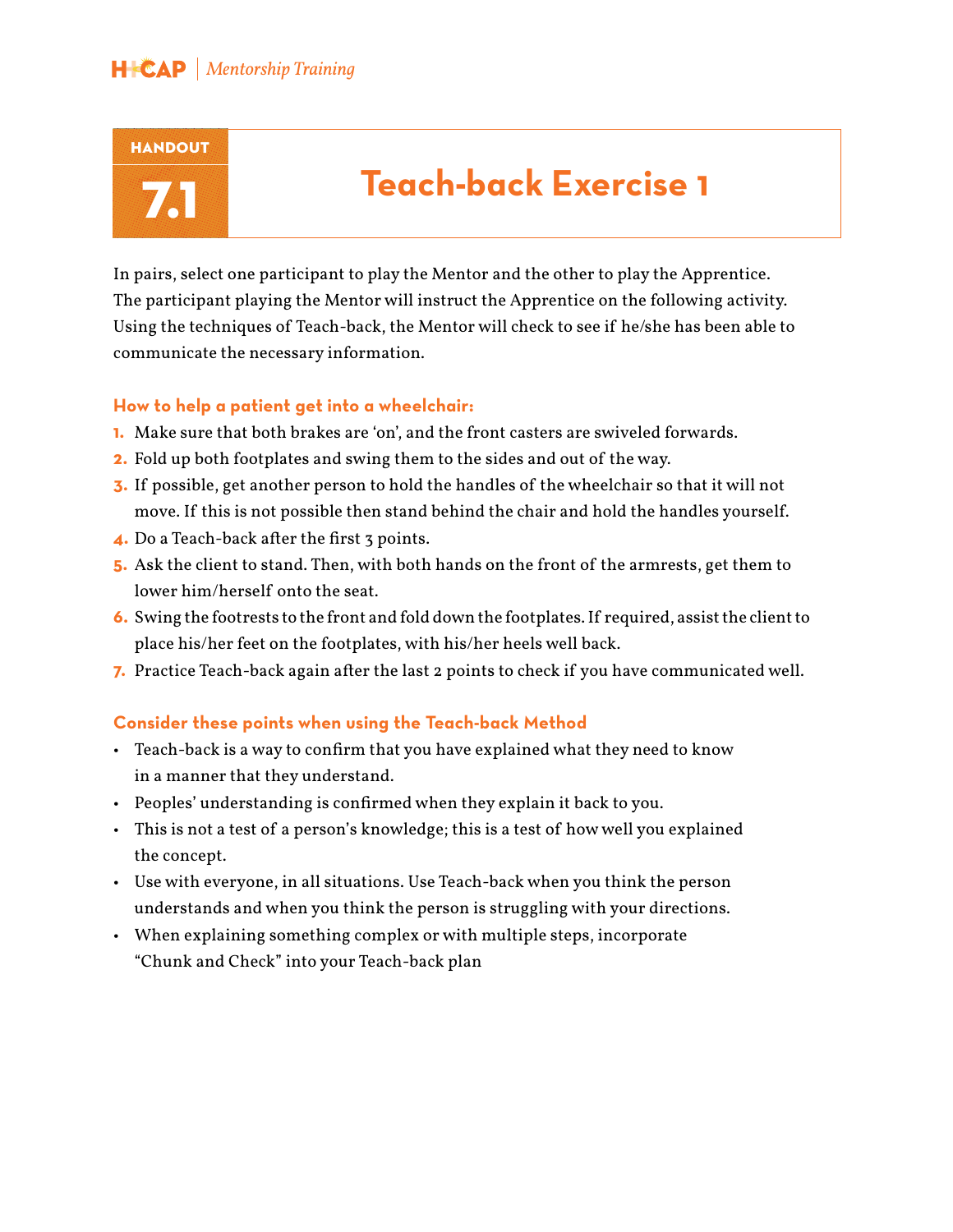

## 7.2 **Teach-back Exercise 2**

In pairs, select one participant to play the Mentor and the other to play the Apprentice. The participant playing the Mentor will instruct the Apprentice on the following activity. Using the techniques of Teach-back, the mentor will check to see if he/she has been able to communicate the necessary information.

#### **Greeting Patients in a Provider Office setting**

- **1.** Make direct eye contact and give the patient a warm smile.
- **2.** Help make the patient feel welcome. For example, you could ask about his/her day or ask if he/she has any questions before the visit.
- **3.** Practice Teach-back before going onto the second two points
- **4.** Be prepared by having the patient's chart and any other relevant material readily available.
- **5.** Maintain professional (not personal) conversation among co-workers at the front desk.
- **6.** Practice Teach-back again.

#### **Consider these points when using the Teach-back Method**

- Teach-back is a way to confirm that you have explained to a person what he/she needs to know in a manner that the he/she understands.
- Peoples' understanding is confirmed when they explain it back to you.
- This is not a test of a person's knowledge: This is a test of how well you explained the concept.
- Use with everyone: Use Teach-back when you think the person understands and when you think someone is struggling with your directions.
- If explaining something complex or with multiple steps, incorporate "Chunk and Check" into your Teach-back Plan.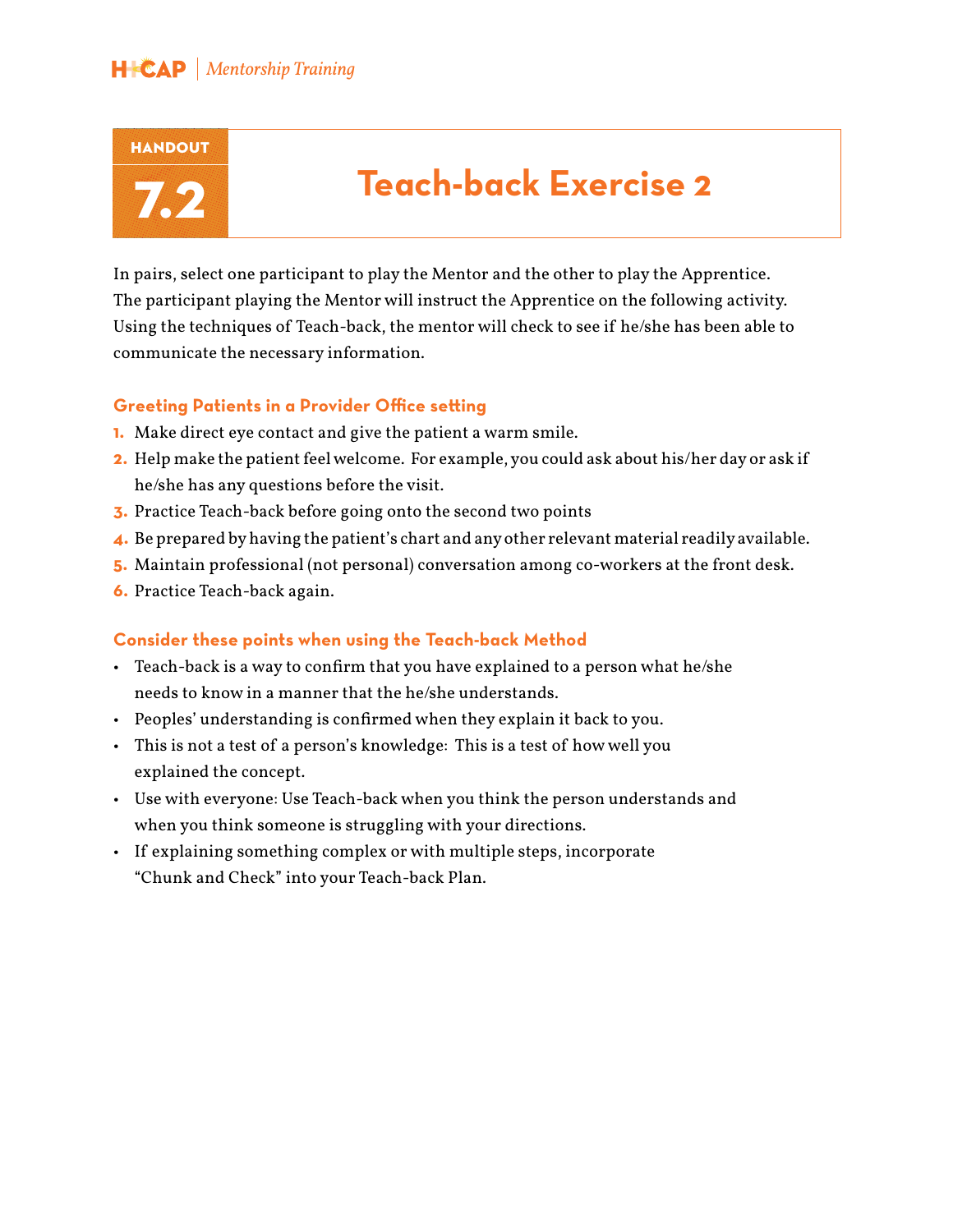

## 7.3 **Giving Feedback**

#### **Scenario 1**

Joseph is an apprentice in an MA program. He started working in his apprenticeship position with enthusiasm. But now, 2 months in, he has come to work a little late a few times. You have also heard that he has missed a few of the related instruction classes.

If he continues this way, you are concerned that he will not be able to complete the apprenticeship program. You feel that something is wrong but you don't know what.

**Question:** How can you approach Joseph to discuss his issues and provide him with feedback on his behavior that he will be responsive to?

#### **Scenario 2**

Maria is very enthusiastic about her new Community Health Worker apprenticeship. She tends to talk loudly and truly believes everyone can solve their personal problems with support. She is determined to be that support.

Alice, one of the patients Maria interacts with, is depressed. She is not taking her medication regularly and is having trouble sleeping. Alice confided in you that she finds Maria overwhelming, loud, and intrusive. She says she doesn't want to work with Maria.

**Question:** How can you approach Maria in a way that values her enthusiasm but helps her see that her behavior with clients might need to be adjusted? What kind of training or reflection might be helpful to Maria so that she can be as effective in her new position as she wants to be?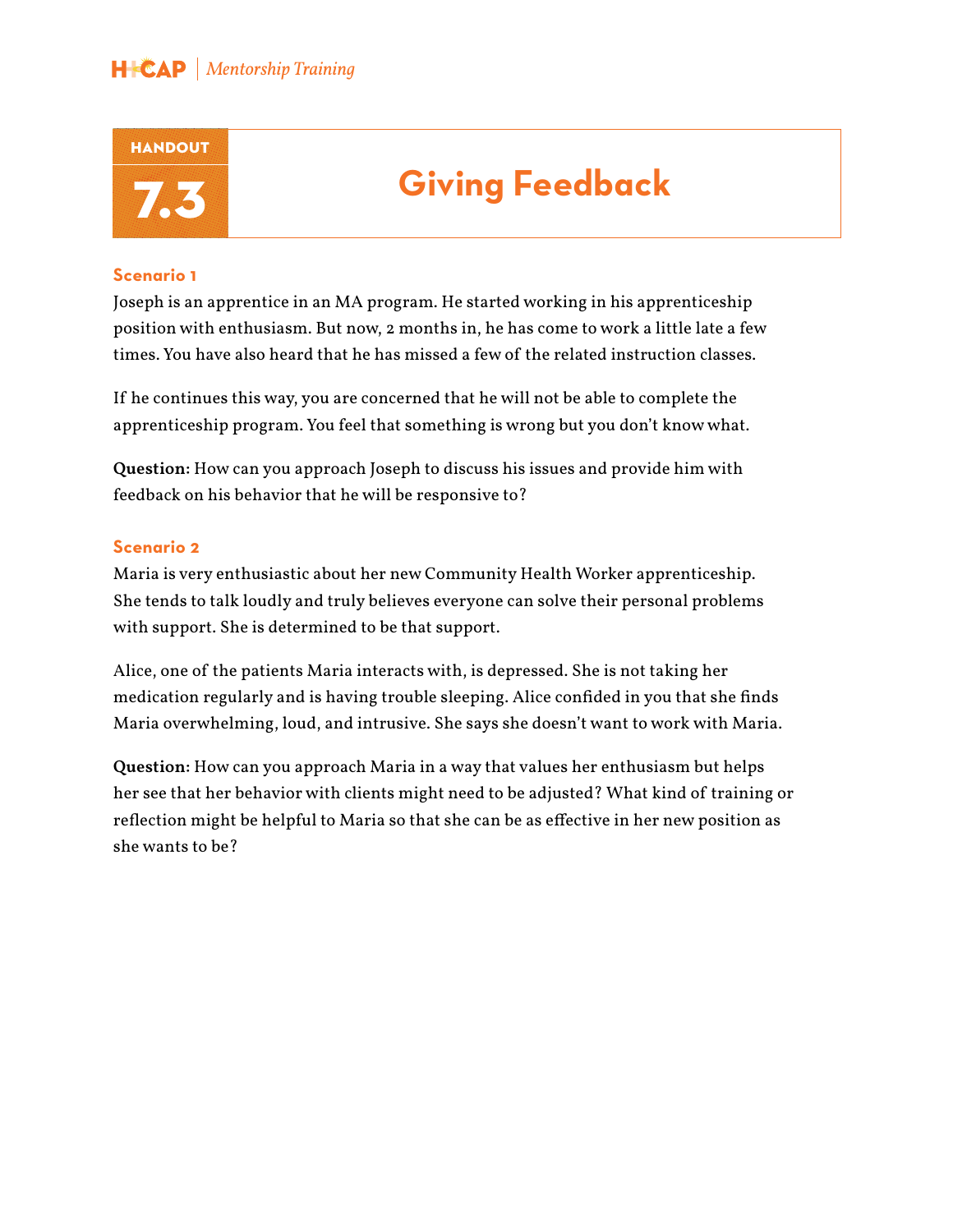

### **Problem-Solving**

#### **Scenario 1**

The Community Health Nurse Apprentices have been making good progress on their technical skills. However, some of them have been struggling with assessing medication compliance in the community settings.

For example, you note that the apprentice, Norma, has been getting increasingly frustrated in her work with Vatsala, a recent immigrant from Guyana who is an observant Hindu. Vatsala has been prescribed medication for her high blood pressure and for asthma, which she has not been taking. Instead, she is taking an Ayurvedic supplement that her mother recommended.

Analyze the problems in this scenario in order to identify a root cause. Once the group has agreed on the root cause, brainstorm possible solutions, and choose one.

#### **Scenario 2**

The office is very busy with a backlog of coding (or intakes, or care coordination reviews – pick a relevant issue). At the same time, mentors need to spend time each week with their apprentices – at least 6 hours one-on-one – to be sure that the apprentices are competent in their new assignments. The apprentices have also been promised 2 hours on work time to attend a class given by the local college.

Productivity must be maintained but the apprentices must also be trained.

Analyze the problems in this scenario in order to identify a root cause. Once the group has agreed on the root cause, brainstorm possible solutions, and choose one.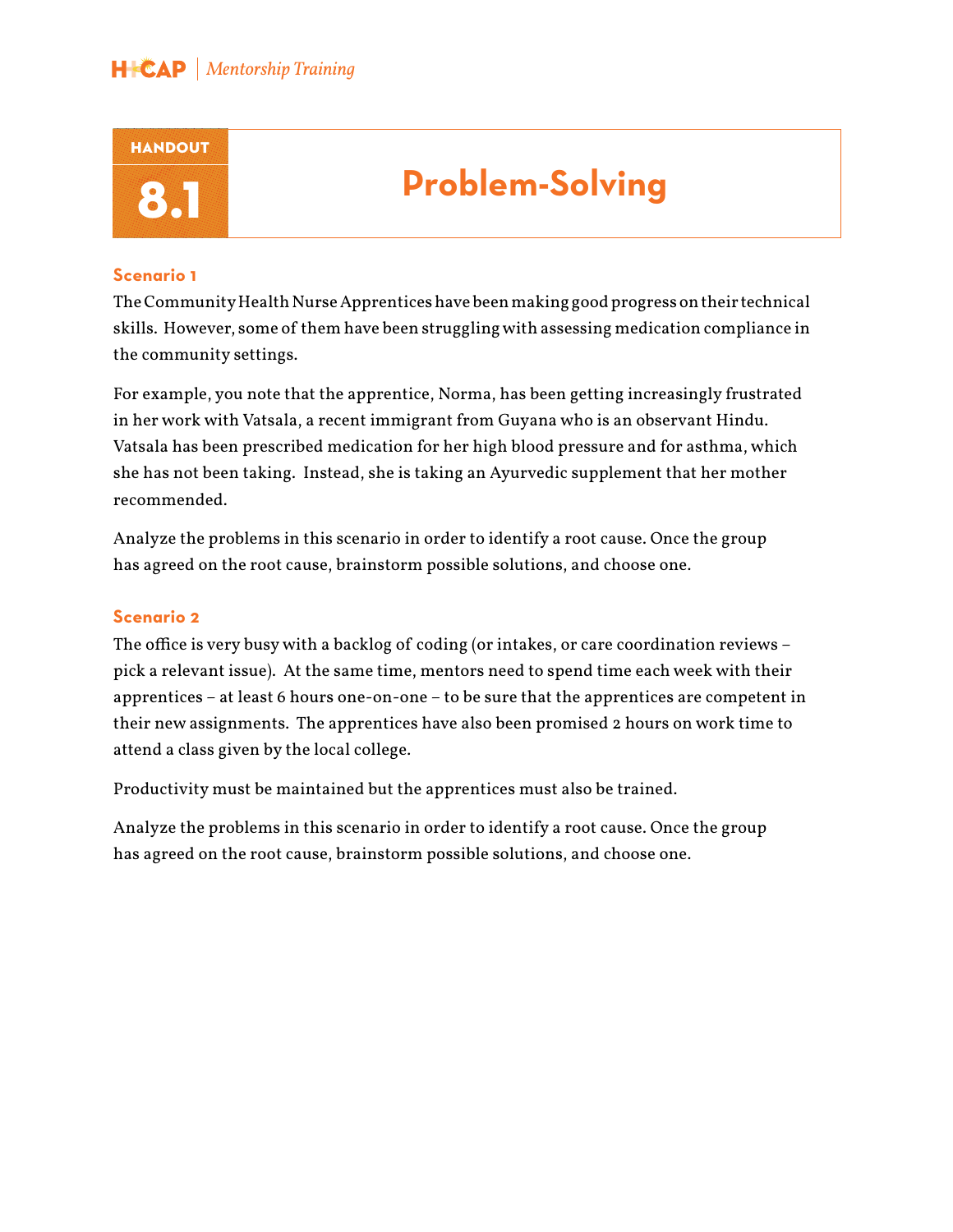

### **Resolving Conflicts**

#### **Scenario 1**

Marcelo started his apprenticeship 3 months ago. He seems enthusiastic about the job and is performing well on his assigned tasks.

His Related Instruction began 2 weeks ago at the local community college. After the first week of class, he tells you the instructor is a jerk. After the second week, he tells you that the instructor is condescending and demeaning to the workers in the program.

At the same time, you get a report from your supervisor that Marcelo was singled out by the instructor because he made a disrespectful comment under his breath. The instructor is not happy and is threatening to throw him out of the class. Furthermore, the other apprentices have quietly expressed concern about Marcelo's behavior in the class.

**Question:** What are the conflicts, current or potential, that you need to consider? How can you work with Marcelo to address both his concerns about the instructor and his behavior in the class? How might you work to prevent conflict between the apprentices from escalating because of his behavior? Are there other conflicts that need to be addressed? Who else might be helpful in resolving these conflicts?

#### **Scenario 2**

Jane has been working in your department for years. She is 50 years-old and a 20-year employee, she is steady and reliable, if a bit slow at the tasks she is assigned. She likes things the way they are and has often stated that she plans to stay at the job for another 7 years and then retire.

The department leadership has decided to upgrade the position and change the title for all new hires. Incumbents can qualify for the new title and pay raise by going through an apprenticeship program to acquire new skills for the new job. Management wants all incumbents to enter the apprenticeship. Management is convinced the incumbents will have no problem learning the skills and that they will welcome the pay increase.

Jane is furious. She doesn't want to change her assignments. She has been doing the same thing for the past 20 years and is comfortable doing it. Furthermore, she expresses concern that she is too old to learn and that she might fail the apprenticeship program. Jane has begun to talk negatively about the program, management, and the workers who have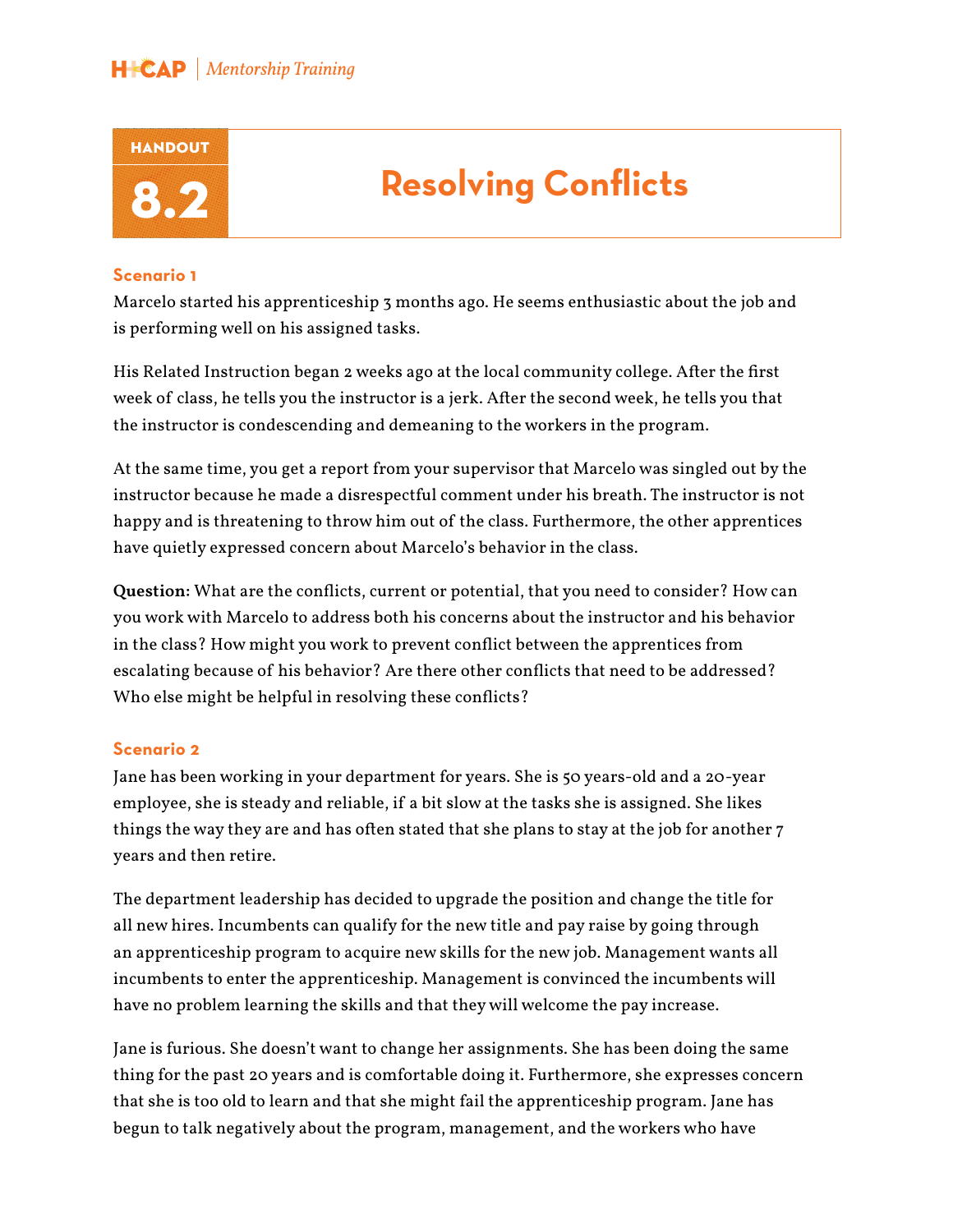embraced this opportunity to further their careers. She is creating a morale problem in the department.

**Question:** What are the conflicts, both current and potential, in this situation? As a mentor for this new apprenticeship program, what are some of the ways you could help resolve these growing conflicts? Who else might be helpful in resolving these conflicts? What are the options if Jane refuses to participate in the apprenticeship? (Bonus question: If the shop is unionized, are there ways the union leadership could be helpful?)

#### **Things to think about**

- Focus on the problem, not the person
- Actively listen
- Be positive and patient
- Keep an open mind. Be flexible
- Explore all options for resolving the conflict
- Try to see the other person's perceptions and point of view
- Find a time and place for exchange of ideas, never when angry
- Be proactive not reactive
- Support self-esteem for all involved
- Value others' opinions
- Blend cooperation and good communication
- Listen carefully
- Make sure you have all the facts
- Focus on meeting personal and practical needs
- Seek a positive resolution for everyone
- Use the strength of your team as needed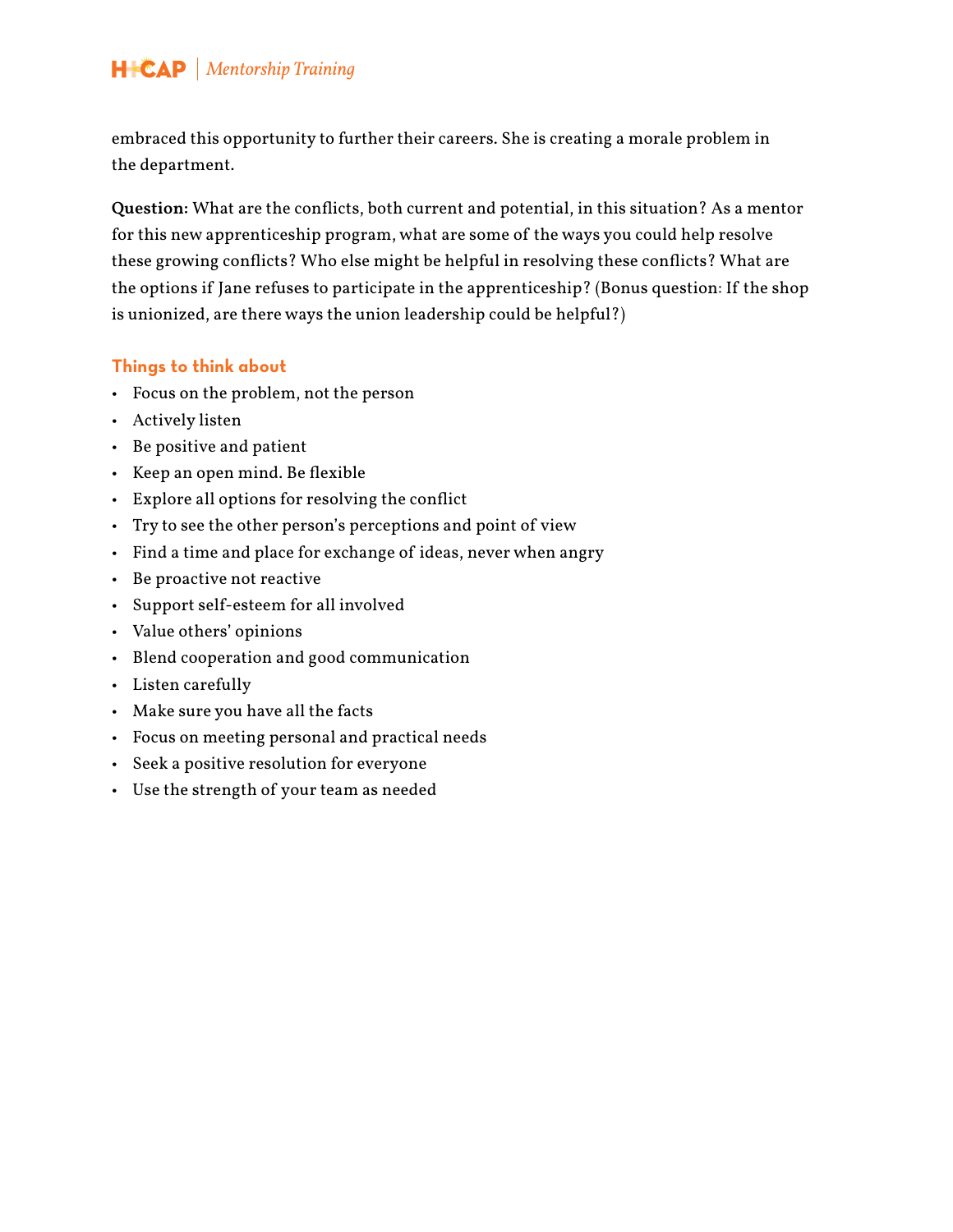#### **HANDOUT**

8.3

### **Mentor Training Evaluation Form**

| Please select the answer that best reflects your thoughts at this moment. |                                                                                                                                        | N/A          | Strongly<br><b>Disagree</b> | <b>Disagree</b> | Neither<br>Agree nor<br><b>Disagree</b> | Agree  | Strongly<br>Agree |
|---------------------------------------------------------------------------|----------------------------------------------------------------------------------------------------------------------------------------|--------------|-----------------------------|-----------------|-----------------------------------------|--------|-------------------|
|                                                                           | 1. I have a better understanding of the role of a mentor in<br>apprenticeship. This training experience will be useful in my work.     | $\Box$       | l 1                         | l 1             |                                         |        |                   |
|                                                                           | 2. I understand how my role supports the success of apprenticeship.                                                                    | $\Box$       | $\Box$                      | $\Box$          | $\Box$                                  |        |                   |
|                                                                           | 3. My knowledge about the principles of adult learning and how it<br>relates to apprenticeship has increased because of this training. | $\mathbf{r}$ | $\blacksquare$              | $\Box$          | $\blacksquare$                          |        |                   |
|                                                                           | 4. My knowledge about assessment and assessment tools has<br>increased because of this training.                                       | - 1          |                             | $\blacksquare$  |                                         |        |                   |
|                                                                           | 5. I have a better understanding of the role of culture in<br>communication.                                                           | $\Box$       | $\Box$                      | $\Box$          | $\Box$                                  |        |                   |
|                                                                           | 6. I feel more confident in utilizing communication strategies, such<br>as teach-back and reflective listening.                        | $\Box$       | $\Box$                      | $\Box$          | $\Box$                                  | $\Box$ |                   |
|                                                                           | 7. I learned more about tools I can use when communicating with<br>team members on difficult issues.                                   | $\Box$       | $\Box$                      | $\Box$          | $\Box$                                  | $\Box$ | - 1               |
|                                                                           | 8. I would recommend this training to my co-workers.                                                                                   | $\Box$       | $\Box$                      | $\Box$          | $\Box$                                  |        |                   |
|                                                                           | 9. I learned more about tools I can use when communicating<br>with team members on difficult issues.                                   | $\Box$       | l 1                         | $\Box$          | l 1                                     |        |                   |
|                                                                           | 10. I would recommend this training to my co-workers.                                                                                  |              |                             |                 |                                         |        |                   |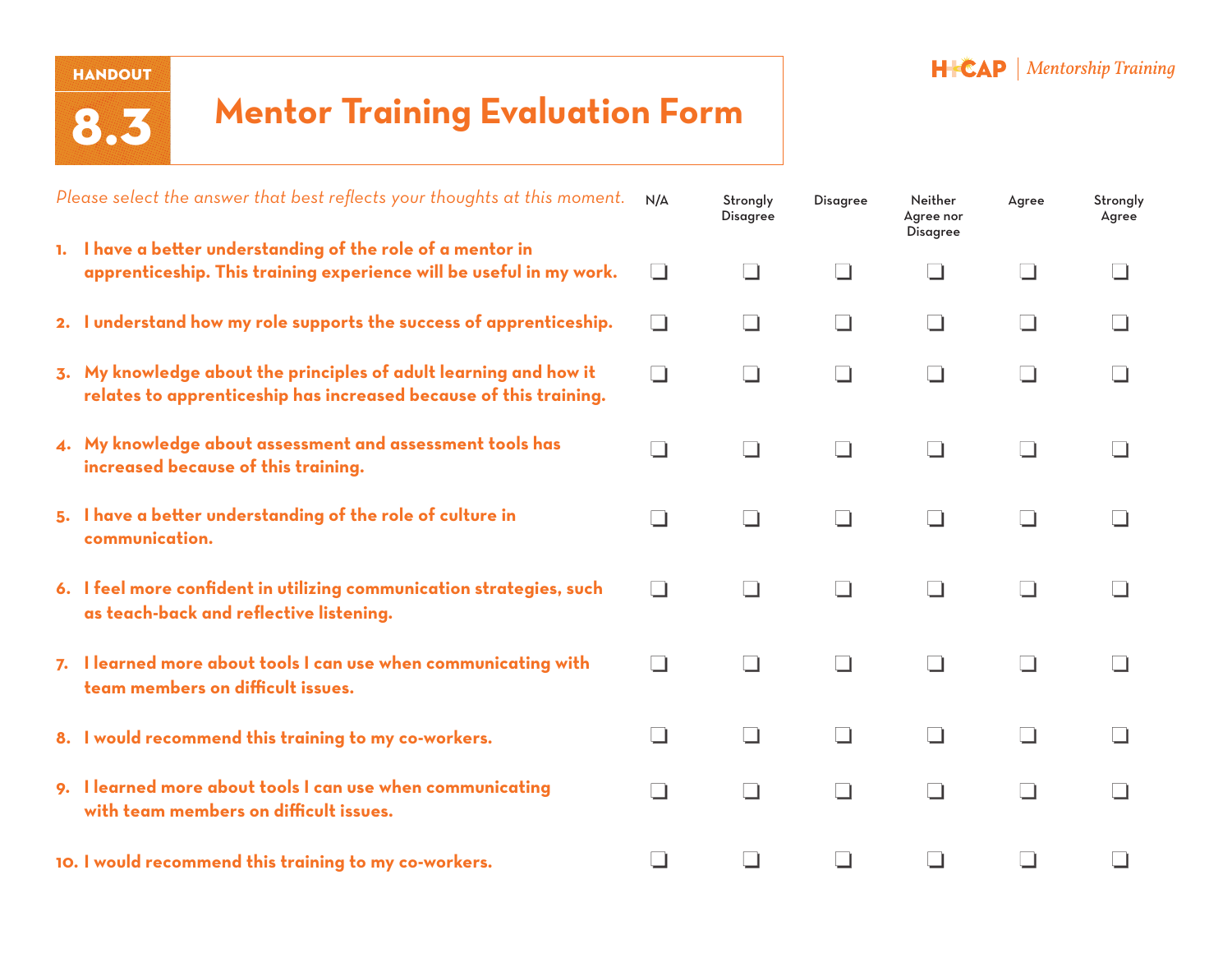Your Comments And/Or Opinions About This Training Are Valuable To Us. Please provide us with your feedback.

#### 1. What did you like the most about this training?

#### 2. What aspects of this training could we improve?

3. Depending on your role and/or job, let us know how this training can be useful in your department.

#### 4. Other Comments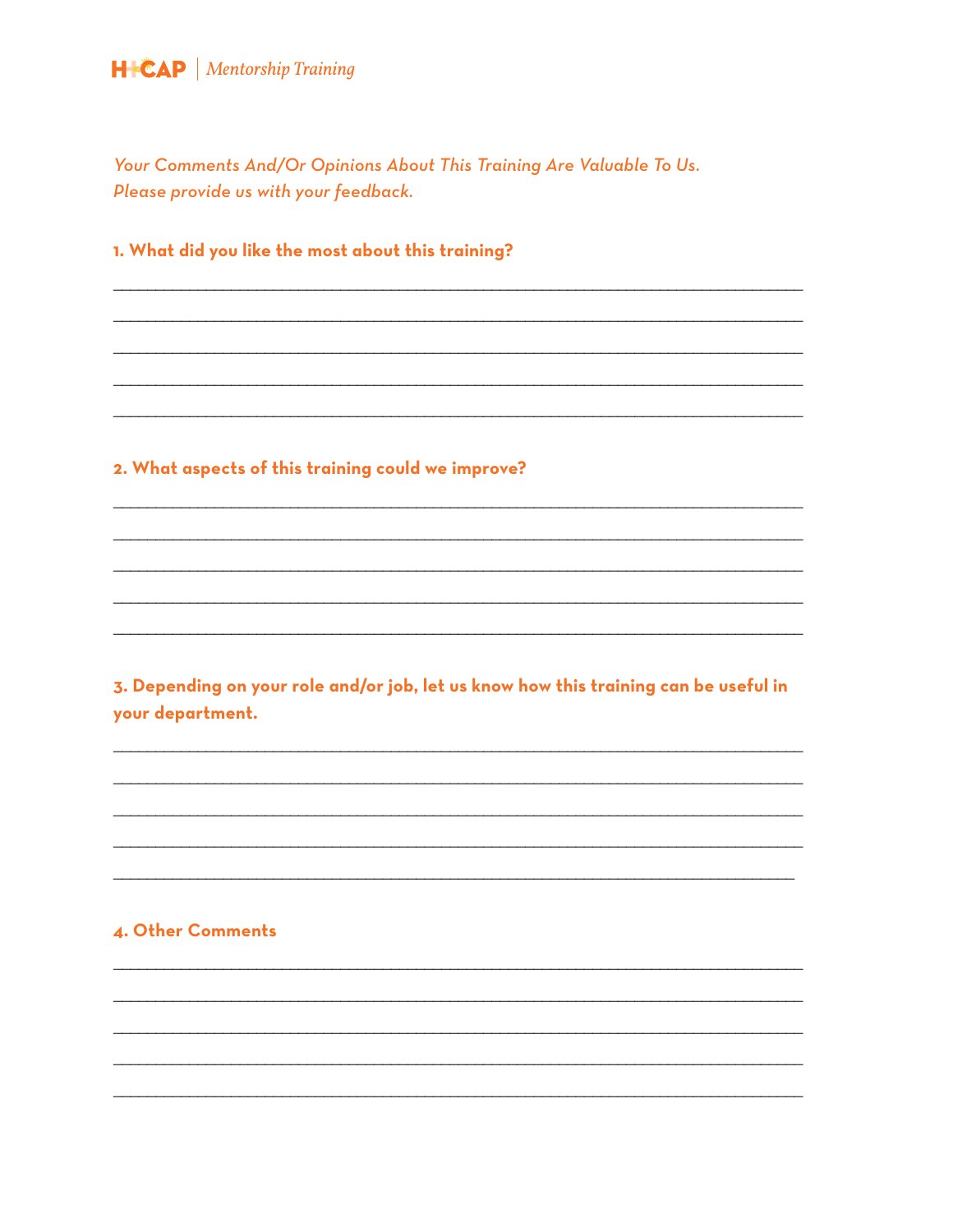**HANDOUT** 

8.4

### **Tracking Your Work as a Mentor** or Supervisor of Mentors

Look at the following issues and note how they are being addressed

#### 1. Making time for mentoring

#### 2. Tracking progress of apprentices (via assessments)

3. Conflict between competing priorities including productivity and training

#### 4. Success in scheduling and attending RTI for apprentices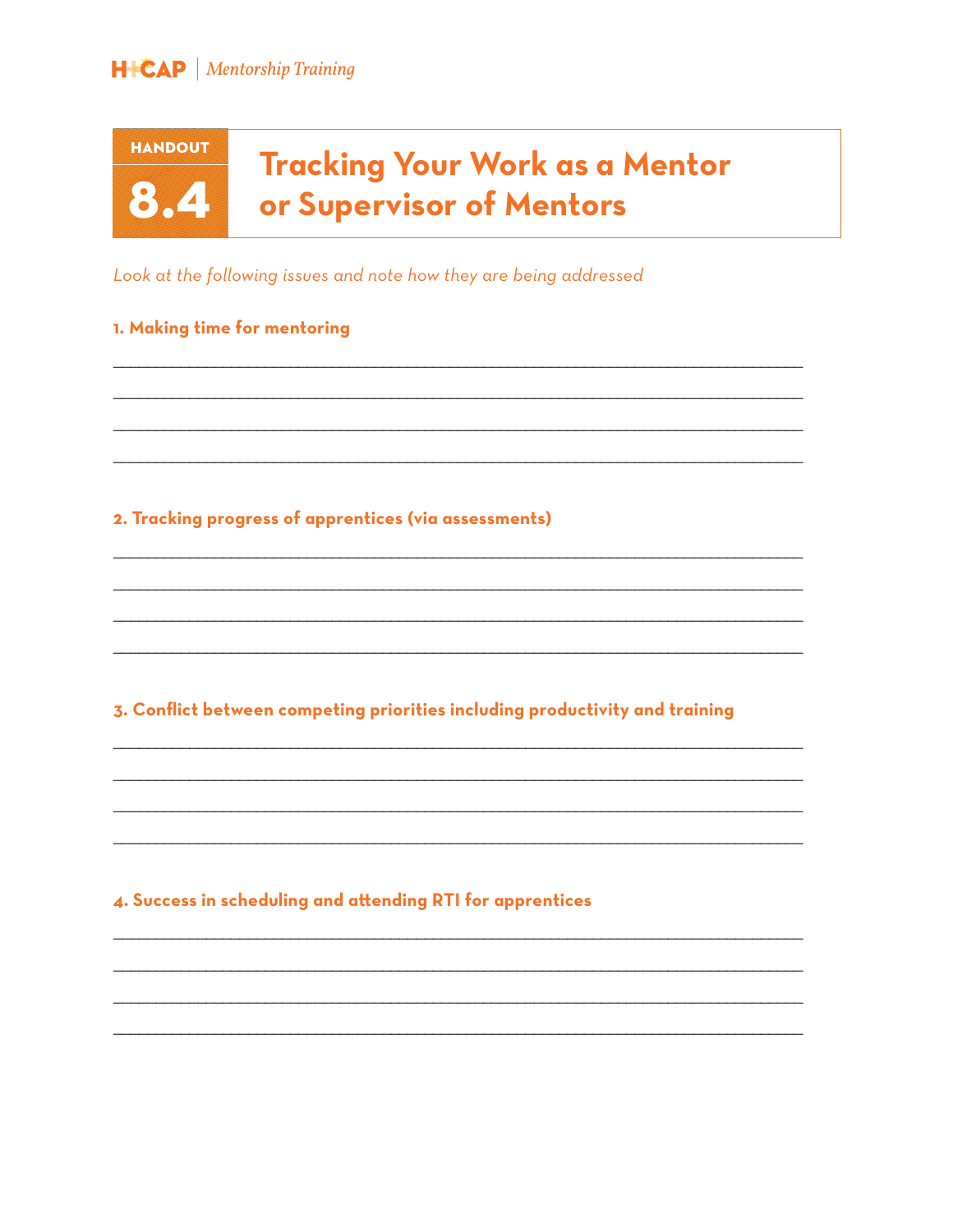

Thinking about mentorship strategies and techniques

1. How have you incorporated strategies that meet the needs of workers with different learning styles (visual, auditory, kinesthetic)?

2. Have you incorporated SMART Goals in your work with apprentices?

3. What are the ways in which you have used the strengths of the apprentices to support their growth?

4. How have collaboration with co-workers and a team-based approach influenced your work as a mentor or a trainer?